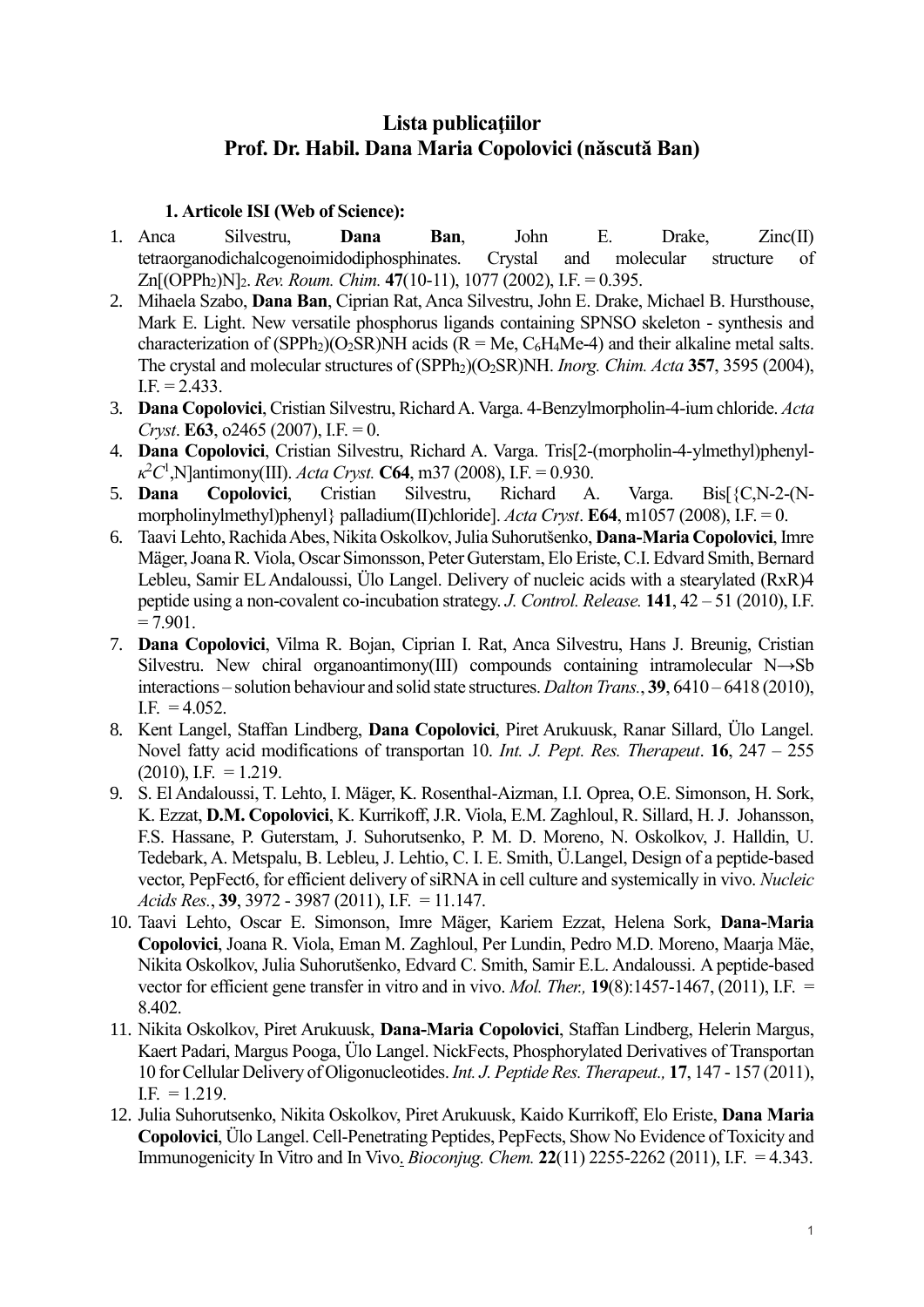- 13. Julia Suhorutsenko, Kaido Kurrikoff, Elo Eriste, **Dana Maria Copolovici**, Ülo Langel. Human Protein 53-Derived Cell-Penetrating Peptides. *Int. J. Peptide Res. Ther.,* **18**, 291-297 (2012), I.F.  $= 1.219.$
- 14. Elo Eriste, Kaido Kurrikoff, Julia Suhorutsenko, Nikita Osokolkov, **Dana Maria Copolovici**, Sarah Jones, Pirjo Laakkonen, John Howl, Ülo Langel. [Peptide-Based Glioma-Targeted Drug](http://apps.webofknowledge.com.ezproxy.utlib.ee/full_record.do?product=UA&search_mode=GeneralSearch&qid=1&SID=Y1e2Fr4ptzrk9rkODZc&page=1&doc=3)  [Delivery Vector gHoPe2](http://apps.webofknowledge.com.ezproxy.utlib.ee/full_record.do?product=UA&search_mode=GeneralSearch&qid=1&SID=Y1e2Fr4ptzrk9rkODZc&page=1&doc=3) *Bioconjug. Chem.* **24**(3) 305-313 (2013), I.F. = 4.343.
- 15. Piret Arukuusk, Ly Paernaste, Nikita Oskolkov, **Dana-Maria Copolovici**, Helerin Margus, Kaert Padari, Kaidi Moell, Julia Maslovskaja, Radi Tegova, Gaily Kivi, Andres Tover, Margus Pooga, Mart Ustav, Ülo Langel. [New generation of efficient peptide-based vectors, NickFects, for the](http://apps.webofknowledge.com.ezproxy.utlib.ee/full_record.do?product=UA&search_mode=GeneralSearch&qid=1&SID=Y1e2Fr4ptzrk9rkODZc&page=1&doc=2)  [delivery of nucleic acids.](http://apps.webofknowledge.com.ezproxy.utlib.ee/full_record.do?product=UA&search_mode=GeneralSearch&qid=1&SID=Y1e2Fr4ptzrk9rkODZc&page=1&doc=2) *Biochim. Biophys. Acta-Biomembr*. **1828**(5), 1365-1373 (2013), I.F. = 3.790.
- 16. Sarah Jones, Monika Lukanowska, Julia Suhorutsenko, Senga Oxenham, Christopher Barratt, Steven Publicover,**Dana Maria Copolovici**, Ülo Langel, John Howl. Intracellular translocation and differential accumulation of cell-penetrating peptides in bovine spermatozoa: evaluation of efficient delivery vectors that do not compromise human sperm motility. *Hum. Reprod.* **28**(7), 1874-1889 (2013), I.F. = 5.506.
- 17. Marcel Ionel Popa, Silvia Pernevan, Cecilia Sirghie, Iuliana Spiridon, Dorina Chambree, **Dana Maria Copolovici**, Niculina Popa. Mechanical Properties and Weathering Behavior of Polypropylene-Hemp Shives Composites. *J. Chem.*, 2013, Article ID 343068, 8 pages. DOI:10.1155/2013/343068. I.F. = 1.727.
- 18. **Dana Maria Copolovici**, Kent Langel, Elo Eriste, and Ülo Langel. Cell-Penetrating Peptides, Design, Synthesis, and Application, *ACS Nano*, **8**(3), 1972-1994 (2014), I.F. = 13.903.
- 19. **[Dana Copolovici](http://pubs.rsc.org/en/results?searchtext=Author%3ADana%20Copolovici)**, [Francesco Isaia,](http://pubs.rsc.org/en/results?searchtext=Author%3AFrancesco%20Isaia) [Hans Joachim Breunig,](http://pubs.rsc.org/en/results?searchtext=Author%3AHans%20Joachim%20Breunig) [Ciprian I. Rat](http://pubs.rsc.org/en/results?searchtext=Author%3ACiprian%20I.%20Rat) and [Cristian Silvestru.](http://pubs.rsc.org/en/results?searchtext=Author%3ACristian%20Silvestru) Palladium(II) complexes with chiral organoantimony(III) ligands. Solution behaviour and solid state structures, *RSC Adv.*, **4**(51), 26569-26576 (2014), I.F. = 3.049.
- 20. Cristian Rus, Renata Maria Sumalan, Ersilia Alexa, **Dana Maria Copolovici**, Georgeta Pop, Dorica Botau. Study on chemical composition and antifungal activity of essential oils obtained from representative species belonging to the *Lamiaceae* family, *Plant Soil Environ*., **61**(7), 297- 302 (2015), I.F. = 1.337.
- 21. Alexandru Tomescu, Renata-Maria Sumalan, Georgeta Pop, Ersilia Alexa, Mariana-Atena Poiana, **Dana-Maria Copolovici**, Cristiana Sorina Stroe Mihai, Monica Negrea, Atena Galuscan. Chemical composition and protective antifungal activity of *Mentha piperita* L. and *Salvia officinalis* L. essential oils against Fusarium graminearum spp., *Rev. chim.*, **66**(7), 1027-1030  $(2015)$ , I.F. = 1.605.
- 22. D.M. Tit, S, Bungau, C. Nistor Cseppento, **D.M. Copolovici**, C. Buhas, Disposal of unused medicines resulting from home treatment in Romania, *J. Environ. Prot. Ecol*., **17**(4), 1425-1433  $(2016)$ , I.F. = 0.634.
- 23. Lucian Copolovici, Andreea Pag, Astrid Kännaste, Adina Bodescu, Daniel Tomescu, **Dana Copolovici**, Maria-Loredana Soran, Ülo Niinemets, Disproportionate photosynthetic decline and inverse relationship between constitutive and induced volatile emissions upon feeding of *Quercus robur*leaves by large larvae of gypsy moth (*Lymantria dispar*), *Environ. Exp. Bot.*, 138, 184-192  $(2017)$ , I.F. = 3.712.
- 24. **Dana Copolovici**, Simona Bungau, Rica Boscencu, Delia Mirela Tit, Lucian Copolovici, The Fatty Acids Composition and Antioxidant Activity of Walnut Cold Press Oil, *Rev. Chim*., **68**(3),  $507-509$  (2017), I.F. = 1.605.
- 25. Daniel Tomescu, Radu Sumalan, Lucian Copolovici, **Dana Copolovici,** The influence of soil salinity on volatile organic compounds emission and photosynthetic parameters of *Solanum lycopersicum* L. varieties, *Open Life Sci.*, 12, 135-142 (2017), I.F. = 0.504.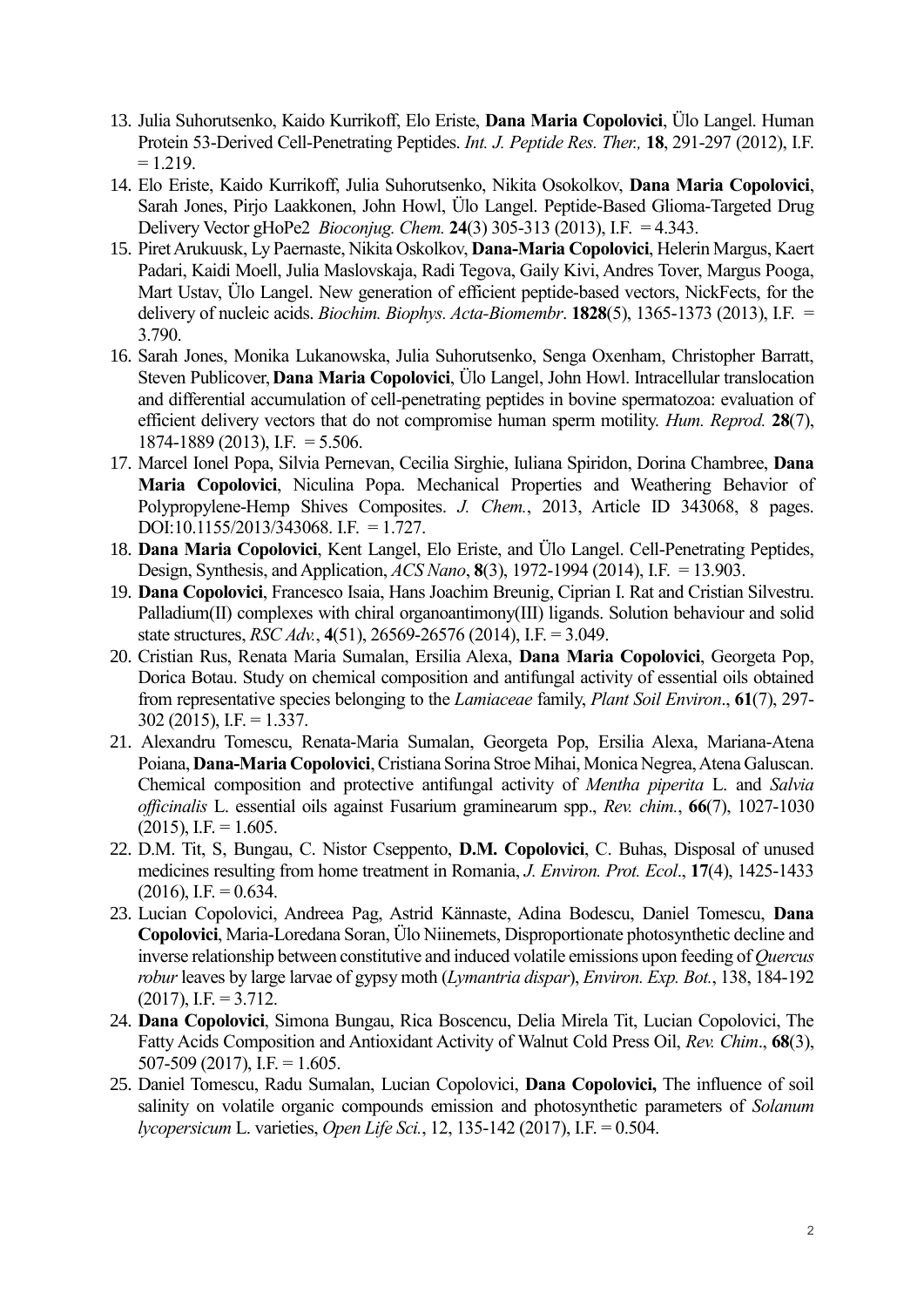- 26. Adriana Nita, Delia Mirela Tit, Lucian Copolovici, Carmen Elena Melinte (Frunzulica), **Dana Copolovici**, Simona Bungau, 1H NMR Study of famotidine and nizatidine complexes with βcyclodextin, *Rev. Chim*., **68**(6), 1170-1173 (2017), I.F. = 1.605.
- 27. Lucian Copolovici, Daniela Timiş, Monica Tăşchină, Simona Bungău, Gabriela Cioca, **Dana Copolovici**, Diclofenac influence on photosynthetic parameters and volatile organic compounds emission from *Phaseolus vulgaris* L. plants, *Rev. chim.*, **68**(9), 2076-2078 (2017), I.F. = 1.605.
- 28. Monica Tăşchină, **Dana Maria Copolovici**, Simona Bungău, Andreea Lupitu, Lucian Copolovici, Ciprian Iovan, The influence of residual acetaminophen on beans (*Phaseolus vulgaris* L.) plants secondary metabolites, *Farmacia*, **65**, 709-713 (2017), (I.F. = 1.507).
- 29. Simona Bungau, Delia Tit, Ciprian Iovan, Lucian Copolovici, Rica Boscencu, Gabriela Cioca, **Dana Copolovici**, New method for simultaneous determination of ascorbic and acetylsalicylic acids in effervescent tablets, *Rev. chim.*, **68**, 2495-2498 (2017), I.F. = 1.605.
- 30. Lucian Copolovici, Adelina Ban, Ioana Faur, **Dana Copolovici**, The influence of simulated acidic rain on plants volatile organic compounds emission and photosynthetic parameters, *AgroLife Scientific Journal*, **6**, 73-76 (2017), I.F. = 0.
- 31. Adriana Nita, Delia Mirela Tit, Lucian Copolovici, Carmen Elena Melinte (Frunzulica), **Dana Copolovici**, Simona Bungau, Ciprian Iovan, HPLC-UV Method for determination of famotidine from pharmaceutical products, *Rev. Chim*., **69**(2), 297-299 (2018), I.F. = 1.605.
- 32. Cristian Moisa, Lucian Copolovici, Simona Bungau, Georgeta Pop, Ilinca Imbrea, Andreea Lupitu, Sebastian Nemeth, **Dana Copolovici**, Wastes resulting from aromatic plants distillation – bio-sources of antioxidant and phenolic compounds with biological active principles, *Farmacia*, **66**(2), 289-295 (2018), I.F. = 1.527.
- 33. Claudia Anca Mot, Andreea I. Lupitu, Simona Bungau, Ciprian Iovan, **Dana Maria Copolovici**, Lavinia Purza, Carmen Elena Melinte (Frunzulica), Lucian Copolovici, Composition and Antioxidant Activity of Aqueous Extracts Obtained from Herb of Tansy (Tanacetum vulgare L.), *Rev. Chim*., 1041-1044 (2018), I.F. = 1.605.
- 34. Diana Nicoleta Raba, Dorina Rodica Chambre, **Dana-Maria Copolovici**, Camelia Moldovan, Lucian Octav Copolovici, The influence of high-temperature heating on composition and thermooxidative stability of the oil extracted from Arabica coffee beans, *PlosOne*, **13**(7), e0200314  $(2018)$ , I.F. = 2.766.
- 35. Salme Timmusk, **Dana Copolovici**, Lucian Copolovici, Tiiu Teder, Eviatar Nevo, Lawrence Behers, *Paenibacillus polymyxa* biofilm polysaccharides antagonise *Fusarium graminearum*, *Scientific Reports-Nature*, **9**, 662 (2019), I.F. = 4.011.
- 36. Cristian Moisa, Andreea Lupitu, Georgeta Pop, Dorina Chambre, Lucian Copolovici, Gabriela Cioca, Simona Bungau, **Dana Maria Copolovici**, Variation of the Chemical Composition of *Thymus vulgaris* Essential Oils by Phenological Stages, *Rev. chim.*, **70**(2),  $633-637$  (2019), I.F. = 1.605.
- 37. Mihaela Bogdan, Laura Endres, Bianca Pasca, Delia Mirela Tit, Diana Uivarosan, **Dana Maria Copolovici**, Lotfi Aleya, Simona Bungau, Study on the Stability and Compatibility of the Cosmetic Products with Lavandula angustifolia Oil Kept in PPH Polypropylene Homopolymer Plastic Containers, *Mater. Plast.,* **56**(1), 133-137 (2019), I.F. = 1.393.
- 38. Ocsana Opriş, Alexandra Ciorîţă, Maria-Loredana Soran, Ildikó Lung, **Dana Copolovici**, Lucian Copolovici, Evaluation of the photosynthetic parameters, emission of volatile organic compounds and ultrastructure of common green leafy vegetables after exposure to non-steroidal anti-inflammatory drugs (NSAIDs), *Ecotoxicology*, **28**(6), 631-642 (2019),  $I.F. = 2.460.$
- 39. Adriana Cecilia Csakvari, Andreea Lupitu, Simona Bungău, Manuel Alexandru Gitea,, Daniela Gitea, Delia Mirela Tit, Lucian Copolovici, Sebastian Nemeth, **Dana Maria Copolovici**, Fatty acids profile and antioxidant activity of almond oils obtained from six Romanian varieties, *Farmacia*, **67**(5), 882-887 (2019), I.F. = 1.507.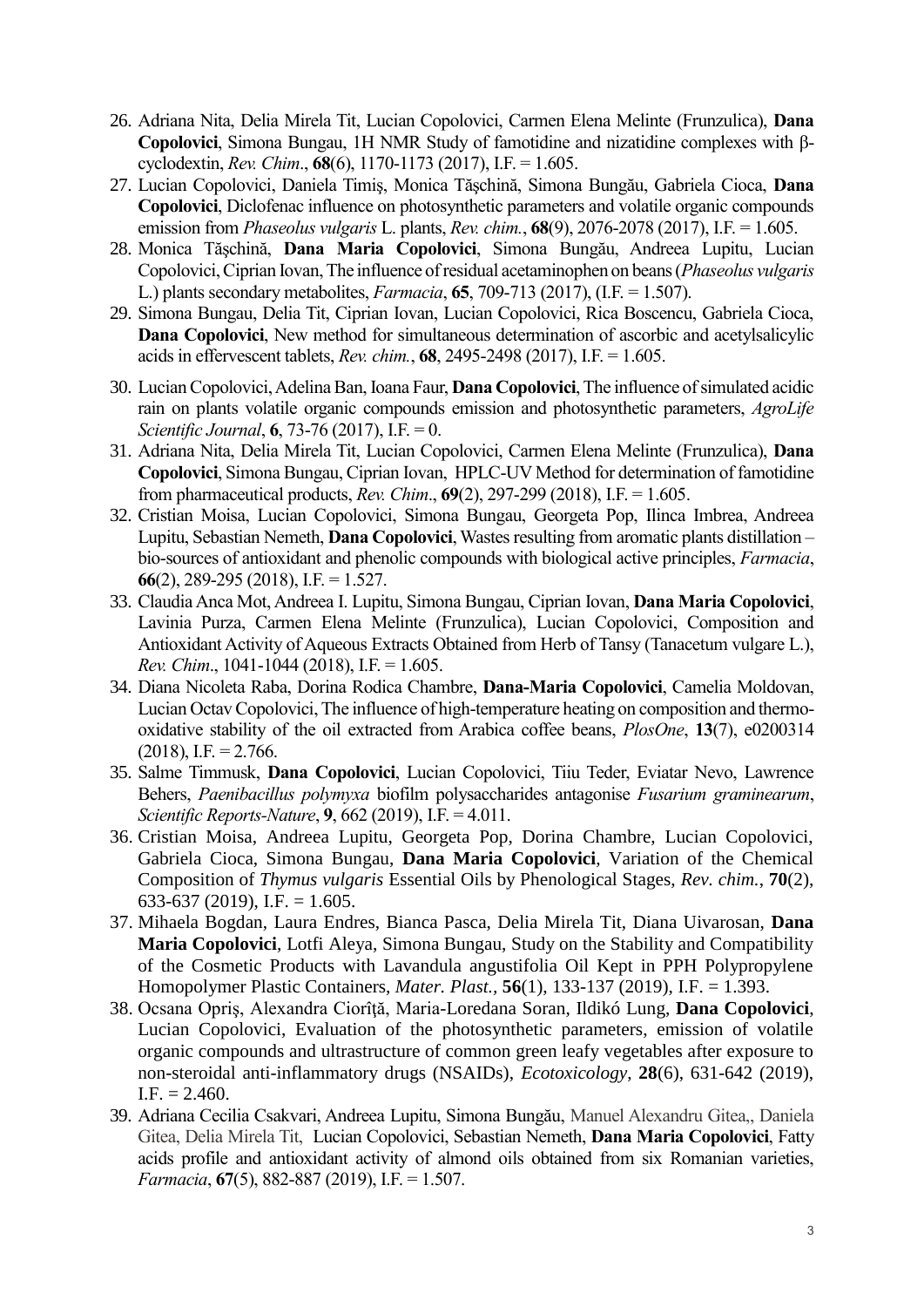- 40. Roxana Cojocariu,Ioana Balmus, Radu Lefter, Luminita Hritcu, Dana Ababei, Alin Ciobica, Simona Copaci, Lucian Copolovici, **Dana Copolovici**, Stefana Jurcoane, Beneficial effects of *Camelina sativa* oil on behavioural (memory, anxiety, depression and social-related) manifestations and oxidative stress parameters in a mice model of irritable bowel syndrome, *Rom.Biotechnol. Lett*. 25(3), 1532-1540 (2020), I.F. = 0.765.
- 41. Ionel Popescu-Mitroi, Dana Gina Radu, Claudia Mureşan, Andreea Lupitu, **Dana Copolovici**, Lucian Copolovici, Monitoring the content of biogenic amines in red wines subjected to malolactic fermentation, *Bulgarian Journal of Agricultural Science*, **2020**, 26, 1076–1082.
- 42. Adriana Criste, Lucian Copolovici, **Dana Copolovici**, Melinda Kovacs, Robert H. Madden, Nicolae Corcionivoschi, Ozan Gundogdu, Mihaela Berchez, Adriana Cristina Urcan, Determination of changes in the microbial and chemical composition of Taga cheese during maturation, *Plos One*, **2020**, 15(12), e0242824 (I.F. = 2.740)
- 43. Dorina Rodica Chambre, Cristian Moisa, Andreea Lupitu, Lucian Copolovici, Georgeta Pop, **Dana-Maria Copolovici**, Chemical composition, antioxidant capacity, and thermal behavior of *Satureja hortensis* essential oil, *Scientific Reports-Nature*, **2020**, 10, 21322 (I.F.  $= 3.998$ ).
- 44. Cojocariu Roxana Oana, Ioana-Miruna Balmuș, Radu Lefter, Luminita Hritcu, Daniela Ababei, Alin Ciobica, Simona Copaci, Silvia Elena Lavinia Mot, Lucian Octav Copolovici, **Dana-Maria Copolovici**, Stefana Jurcoane, Camelina sativa Methanolic and Ethanolic Extract Potential in Alleviating Oxidative Stress, Memory Deficits, and Affective Impairments in Stress Exposure-Based Irritable Bowel Syndrome Mouse Models, *Oxidative Medicine and Cellular Longevity*, **2020**, 9510305 (I.F. = 5.076).

*Nota: I.F. = Factor de Impact in accord cu ISI Thompson Citation Report 2019.*

## **Articole ISI Proceedings**

- 1. M. Dochia, S. Gavrilas, M. Pustianu, D. Tomescu, **D.M. Copolovici**, Comparative study regarding the influence of the complexing agents EDTA and sodium citrate on the 50% flax cotton fabrics during the bioscouring treatment, *16th International Multidisciplinary Scientific GeoConference SGEM 2016*, SGEM Vienna GREEN Extended Scientific Sessions, [www.sgemviennagreen.org,](http://www.sgemviennagreen.org/) SGEM2016 Conference Proceedings, ISBN 978-619-7105-79-7 / ISSN 1314-2704, 2 - 5 November, 2016, Book 6 Vol. 3, 223-230 pp, DOI: 10.5593/SGEM2016/HB63/S08.029.
- 2. M. Dochia, M. Pustianu, S. Gavrilaș; D. Tomescu, **D.M. Copolovici**, Study of the ultrasound efficiency on bioscouring treatment of hemp - cotton fabrics, Conference Proceedings of 17th International Multidisciplinary Scientific Geoconference SGEM 2017, Nano, Bio, Green and Space-Technologies for a Sustainable Future, ISBN: 978-1-5108- 4819-1, 2017, 17(11), 1015-1023.
- 3. Andreea I. Lupitu, Cristian Moisa, Daniel Tomescu, Georgeta Pop, **Dana Maria Copolovici**, Lucian Copolovici, Adrian Rivis, Phenolic Compounds and Vitamins Composition in Medicinal Plants with Potential Anti-Bloating Properties, *Proceedings of The International Conference on Life Sciences,* 2018, 602-608.
- 4. Georgeta Pop, Ilinca Imbrea Merima, **Dana Copolovici**, Monica Licker, Corina Danciu, Cristina Dehelean, Alexandru Cucui-Cozma, Daniela Amzar, Lucian Copolovici, Antibacterial Activity and Chemical Composition of *Origanum majorana* L. Essential Oil from the Western Part of Romania, *Proceedings of The International Conference on Life Sciences*, 2018, 865-870.
- 5. Cristian Moisa, Lucian Copolovici, Georgeta Pop, Andreea Lupitu, Virgiliu Ciutina, **Dana Copolovici**, Essential Oil Composition, Total Phenolic Content, and Antioxidant Activity -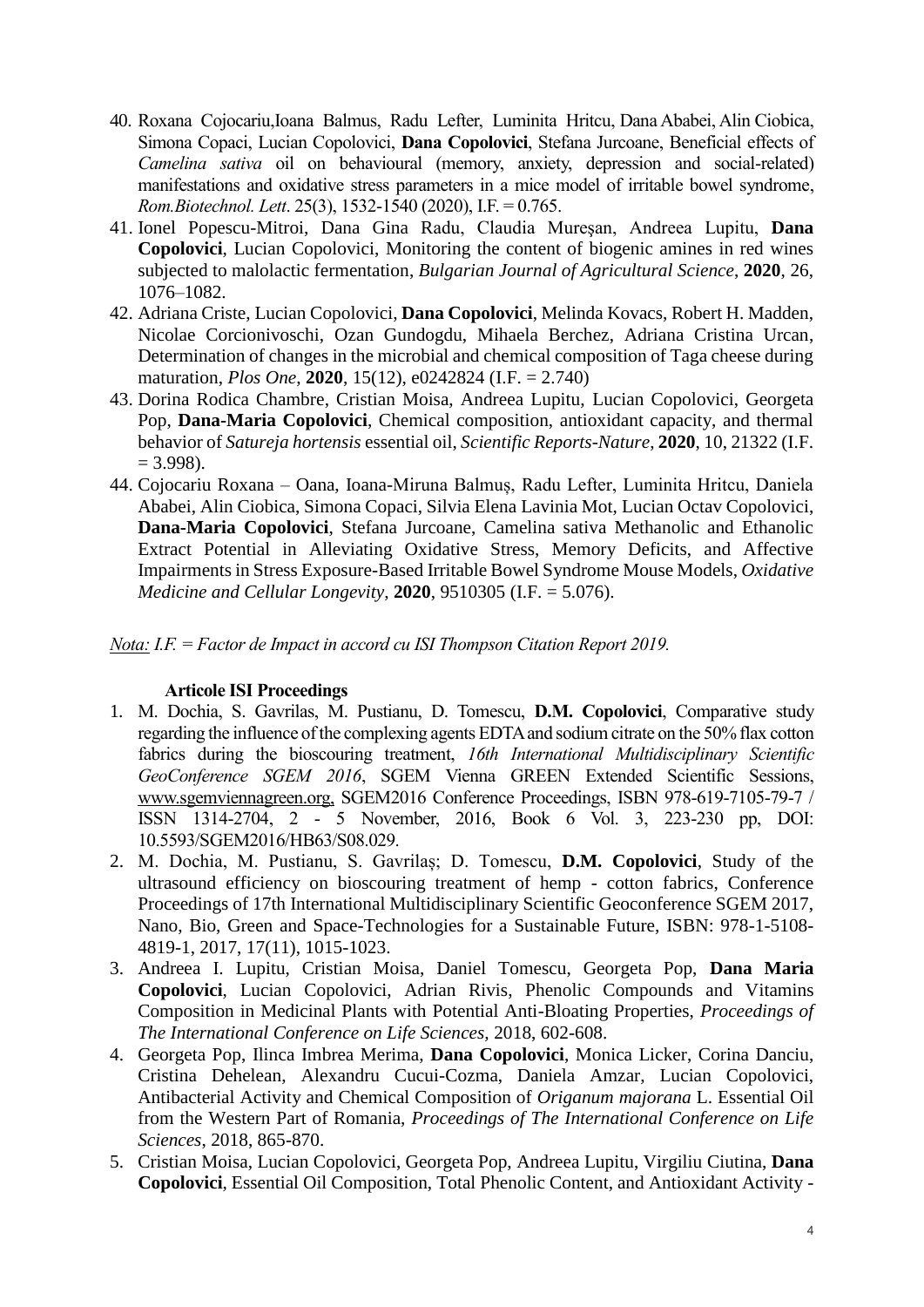Determined from Leaves, Flowers and Stems of *Origanum Vulgare L*. Var. *Aureum*., *Sciendo*, 2018, 1(1), 555 - 561.

#### **Articole BDI:**

- 1. S. Lindberg, D.M. Copolovici, Ü. Langel, Therapeutic delivery opportunities, obstacles and applications for cell-penetrating peptides. *Therapeutic Delivery*, 2, 71 – 82 (2011).
- 2. C.F. Rus, Georgeta Pop, Ersilia Alexa, Renata M. Șumălan, **Dana M. Copolovici**, Antifungal activity and chemical composition of *Salvia officinalis* L. essential oil, *Research Journal of Agricultural Science*, 47 (2), 186-193 (2015).
- 3. Cristian Moisa, Lucian Copolovici, Georgeta Pop, **Dana Copolovici**, Dry and fresh herba of *Satureja Montana* L.: a comparative study regarding chemical composition and antioxidant capacity of volatile oils, *Scientific Papers. Series E.*, *Biotechnology*, 21, 349- 352 (2017).
- 4. M. Dochia, M. Pustianu, S. Gavrilaș, D. Tomescu, **D.M. Copolovici**, Study on the influence of ultrasound in bioscouring treatment of 50 % of flax + 50 % of cotton fabrics, *Analele Universităţii din Oradea, Fascicula Textile & Pielarie,* XVIII/1, 27-32 (2017).
- 5. M. Pustianu, M. Dochia, S. Gavrilaș, D. Tomescu, **D.M. Copolovici**, Study on the bioscouring treatment of 50 % of hemp + 50 % of cotton fabrics, *Analele Universitătii din Oradea, Fascicula Textile & Pielarie,* XVIII/2, 29-34 (2017).
- 6. Oana Olariu, Dana Copolovici, Lucian Copolovici, New method for testing milk acidity based on volatile organic compounds emission, *Scientific and Technical Bulletin, Series: Chemistry, Food Science and Engineering, vol. 14 (XV),* 24-27 (2017).
- 7. Dana Maria Copolovici, Denissa Arabela Pop*,* Case studies of former romanian ERASMUS students, *Scientific and Technical Bulletin, Series: Chemistry, Food Science and Engineering, vol. 14 (XV),* 45-48 (2017).
- 8. Cristian Moisa, Lucian Copolovici, Georgeta Pop, Zina Moisa, Andreea Lupitu, Dana Copolovici, Chemical polymorphism of *Satureja hortensis* L. essential oils during different phenological stages and vegetation cycles, *Scientific and Technical Bulletin, Series: Chemistry, Food Science and Engineering, vol. 15 (XVI),* 23-26 (2018).
- 9. Andreea I. Lupitu, Daniel Tomescu, Claudia Anca Mot, **Dana Maria Copolovici**, Lucian Copolovici, Variation in phenolic content and antioxidant activity of different plant parts of *Primula veris*, *Scientific Papers. Series F.*, *Biotechnology*, 22, 50-53 (2018).
- 10. Stefan Smetan, **Dana Copolovici**, Ilinca Merima Imbrea, Gabriela Valentina Ciobotariu, Lucian Copolovici, Georgeta, Pop, Chemical composition of lavender oil produced from lavender cultivated in the South of Madrid, *Research Journal of Agricultural Science*, 50(3), 37-42 (2018).
- 11. Cristian Moisa, L. Copolovici, Andreea Lupitu, **Dana Copolovici**, Ilinca Imbrea, Georgeta Pop, Effect of light intensity on the photosynthetic parameters for plants from the Lamiaceae family, *Research Journal of Agricultural Science*, 51 (1 ), 154-159 (2019).
- 12. Simona Cavalu, Simona Vicas, Traian Costea, Luminita Fritea, **Dana Copolovici**, Vasile Laslo, Preparation, Physico-chemical Characterization and Photocatalytic Properties of Se Doped TiO<sub>2</sub> Nanoparticles, *Rev. Chim*., **71**(1), 22-20 (2020).
- 13. Ocsana Opris, Ildiko Lung, Maria L. Soran, Lucian Copolovici, **Dana M. Copolovici**, Maria C. Costa, Impact Assessment of Acetaminophen (paracetamol) on *Phaseolus vulgaris* L. and *Triticum aestivum* L. Plants, *Rev. Chim*., **71**(3), 549-557 (2020).
- 14. Mihaela Bogdan, Simona Bungau, Delia Mirela Tit, Lucian Copolovici, Tapan Behl, Pavel Otrisal, Lotfi Aleya, Gabriela Cioca, Doina Berescu, Diana Uivarosan, **Dana Maria Copolovici**, Variations in the Chemical Composition of the Essential Oil of Lavandula angustifolia Mill., Moldoveanca 4 Romanian Variety, *Rev. Chim*., **71**(4), 307-315 (2020).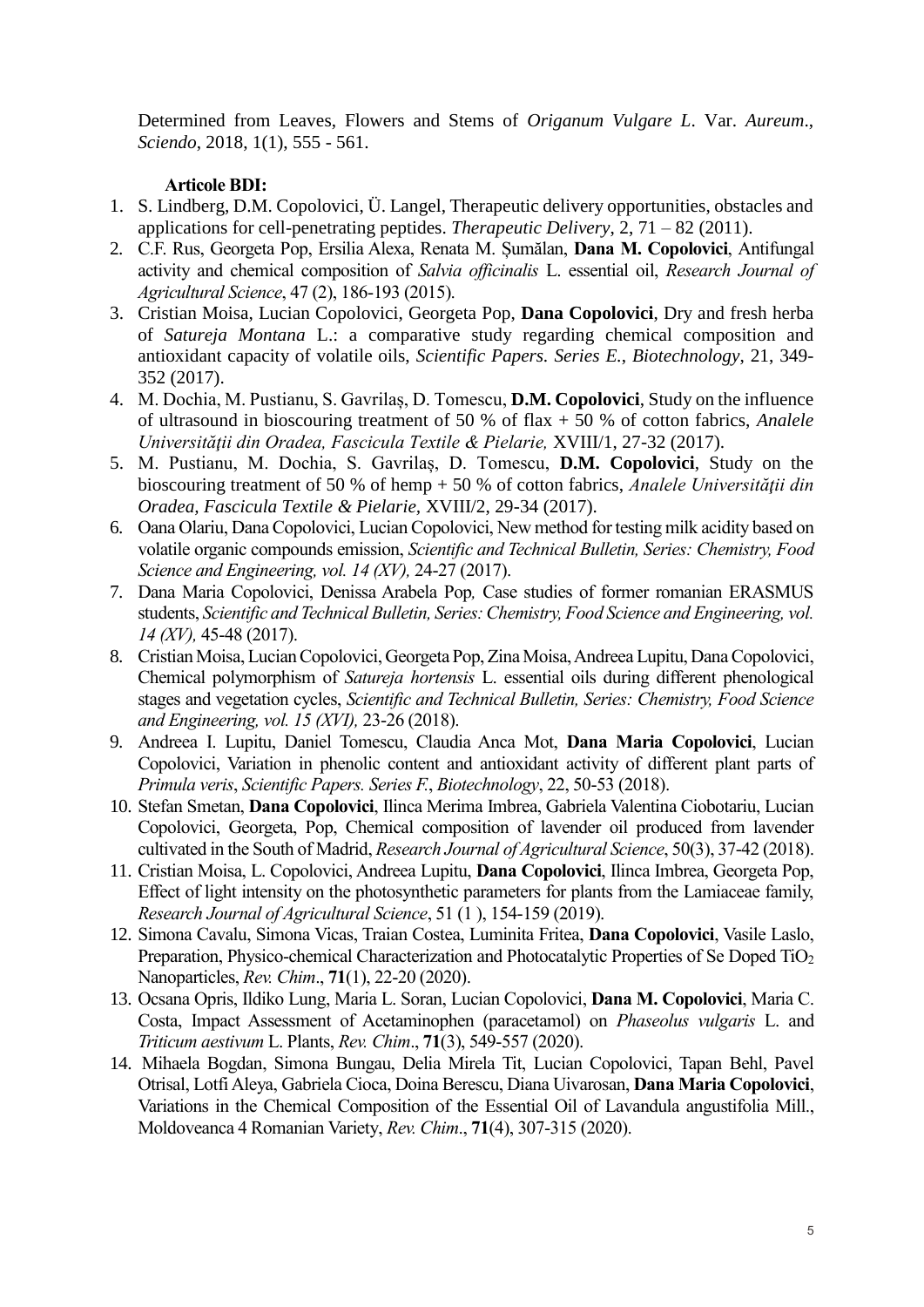15. Lucian Copolovici, Corina Popitanu, **Dana Copolovici**, Volatile organic compound emission and residual substances from plants in light of globally increasing CO<sub>2</sub> level, *Current Opinion in Environmental Science & Health*, **19**, 100216 (2020).

## **Cărţi:**

1. "Chimie analitică. Analiza calitativă", Simona Bungău, **Dana Copolovici**, Lucian Copolovici, Editura Universităţii Oradea, **2014**, Ediţia a doua, ISBN 97-606-10-1243-5.

2. "Instrumental Analytical Methods – Metode Instrumentale de Analizǎ", Simona Bungău, **Dana Copolovici**, Lucian Copolovici, Italian Academic Publishing, **2015**, ISBN 978-88-98471-15-7.

#### **Capitole de carte:**

1. "Peptide-based systems for drug delivery", **Dana M. Copolovici** and Andreea I. Lupitu, in Peptide Applications in Biomedicine, Biotechnology and Bioengineering, Edited by Sotirios Koutsopoulos, Woodhead Publishing Series in Biomaterials, An imprint of Elsevier, **2018**, ISBN: 978-0-08-100736- 5 (print), ISBN: 978-0-08-100-742-6 (online), pp. 409-422.

2. V. Andrei, **D. Copolovici**, F. Munteanu, A.G.Ngounou Wetie, I. Mihai, C.I. Darie, A. Vasilescu, Detection of Biomedically Relevant Stilbenes from Wines by Mass Spectrometry, In: Woods A., Darie C. (eds) Advancements of Mass Spectrometry in Biomedical Research, vol 1140. Springer, Cham, **2019**, ISBN 978-3-030-15949-8, pp 665-684.

## **Brevet de inventie / Patent:**

A system for cargo delivery into the cells; Owner: Cepep Eesti OÜ, University of Tartu; Authors: Ülo Langel, Piret Arukuusk, Nikita Oskolkov, **Dana-Maria Copolovici**; Priority number: EP11155275; Priority date: 22.02.2011, WO 2012113846.

## **Alte articole publicate:**

1. Bioremediation of soil contaminated with cadmium using hemp shives. A case study of modification of physiological parameters in *Triticum aestivum,* Lucian Copolovici, Dana Copolovici, Ülo Niinemets and Cecilia Sirghie in *Scientific Bulletin of ESCORENA*, nr. 5, iulie 2012.

2. Atomic Force Microscopy: Different Approach to Discover the Paper, Dana-Maria Copolovici, Grigore Crăciun, Cecilia Sîrghie in *Scientific Bulletin of ESCORENA*, nr. 7, iulie 2013.

3. Structural Investigation by Atomic Force Microscopy, Dana Maria Copolovici, Cecilia Sîrghie in *Scientific Bulletin of ESCORENA*, nr. 8, decembrie 2013.

## **Abstracte la conferinte stiintifice**

## *(1) Conferinte indexate ISI*

1. J. Suhorutsenko, **D. M. Copolovici**, E. Eriste, N. Oskolkov,; P. Arukuusk, Ü. Langel, "New cell-penetrating peptides induce no inflammatory response in antigen-presenting cell lines". *In: Scandinavian Journal of Immunology: 39th meeting of Scandinavian Society for Immunology jointly*  with the Baltic Immunologycal Society; Tallinn, Estonia; 2-5.06.2010. Blackwell Publishing Ltd, **2010**, (474-548; 6), 508 – 509 (I.F. = 2.199).

2. Anca Mot, Dana Copolovici, Emilian Matosa, Ghiocel Mot, Lucian Copolovici, The chemical composition and pharmaceutical usage of Hawthorn (*Crataegus monogyna* L.) extracts, *European Biotechnology Conference*, 5-7 May 2016, published in: *Journal of Biotechnology*, 231, S59-S59.

3. I M. Balmus, R. Cojocariu, R. Lefter, L. Hritcu, D. Ababei, A. Ciobica, D. Copolovici, L. Copolovici, S. Copaci, S. Jurcoane, The effects of Camelina Sativa seed extract in a complex irritable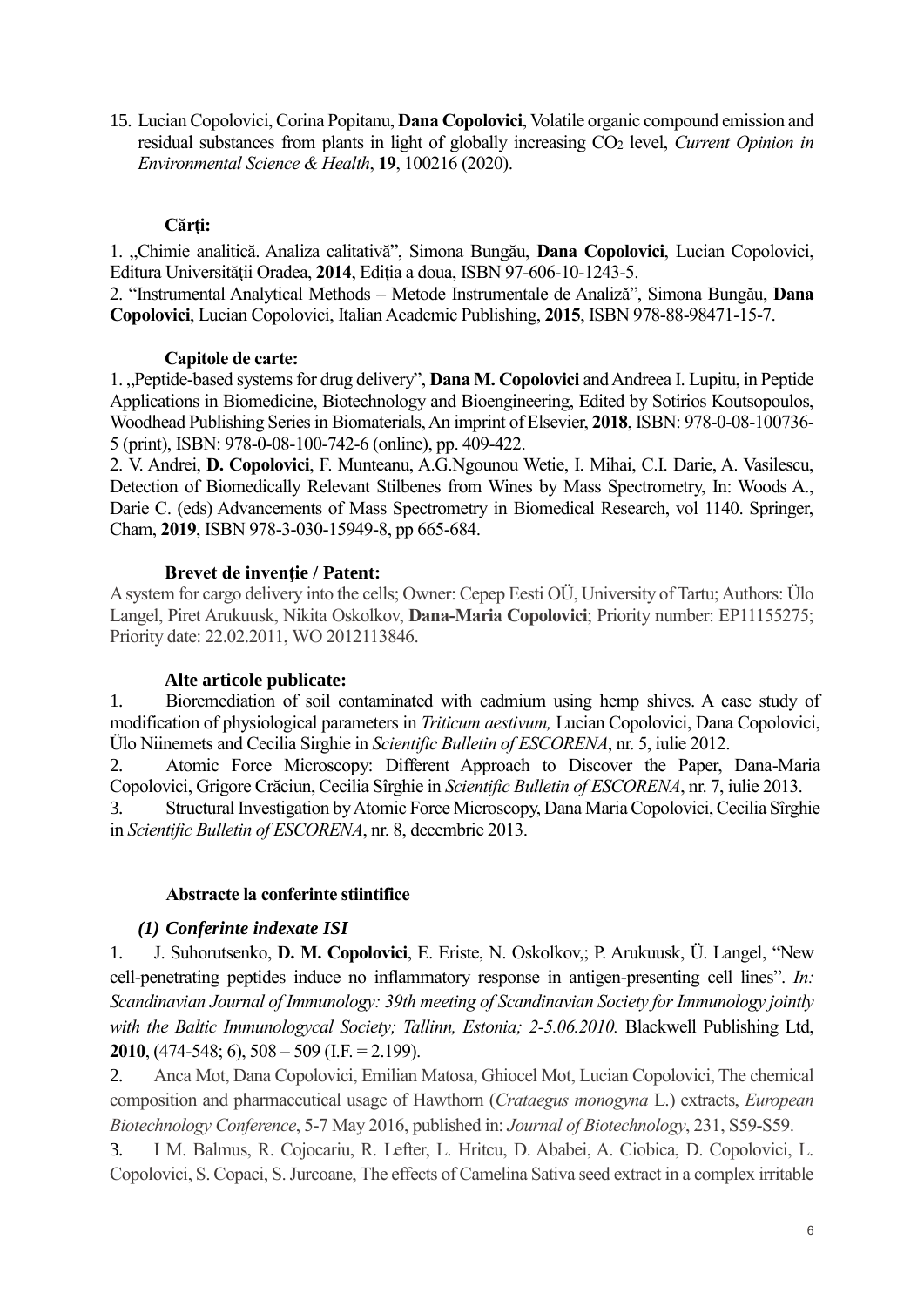bowel syndrome mice model-focussing on preliminary correlations between lipid peroxidation and behavioral parameters, (2020). *E-Poster Viewing. European Psychiatry*, no. EPV0767 63(S1), S433, [https://doi.org/10.1192/j.eurpsy.2020.6.](https://doi.org/10.1192/j.eurpsy.2020.6)

#### *(2) Abstracte la conferinte ştiinţifice internationale si nationale*:

- 1. **Dana Ban**, Laura Opris, Cristian Silvestru, "Organoantimony(III) compounds containing intramolecular N $\rightarrow$ Sb interactions. Synthesis and characterization", *The 3<sup>rd</sup> Conference of "Isotopic and Molecular Processes"*, Cluj-Napoca, Romania, 25-27 Sep. **2003.**
- 2. **Dana Ban**, Cristian Silvestru, "Chiral organoantimony(III) derivatives stabilized through N $\rightarrow$ Sb interactions. Synthesis and characterization", *The 1st International Conference of the Moldavian Chemical Society – Achievements and perspectives of modern chemistry*, Chisinau, Moldavia, 06-08 Oct. **2003**.
- 3. **Dana Ban**, Cristian Silvestru, "Synthesis and characterization of new chiral organoantimony derivatives containing [2-(Me<sub>2</sub>NCH<sub>2</sub>)C<sub>6</sub>H<sub>4</sub>] moieties, *Advanced Spectroscopies on Biomedical and Nanostructered Systems*, Cluj-Napoca, Romania, 19-22 Sep. **2004**.
- 4. **Dana Ban,** Cristian Silvestru, "New hypervalent compounds with [2-(Me<sub>2</sub>NCH<sub>2</sub>)C<sub>6</sub>H<sub>4</sub>] group", *The XXVIII National Conference of Chemistry*, Calimanesti-Caciulata, Romania, 06-08 Oct. **2004.**
- 5. **Dana Ban,** Cristian Silvestru, "Chiral organoantimony(III) derivatives containing [2- {MeN(CH2CH2)2NCH2}C6H4] groups: solution behaviour and solid state structure", *XVI FECHEM Conference on Organometallic Chemistry*, Budapest, Hungary, 03-08 Sep. **2005.**
- 6. **Dana Ban,** Cristian Silvestru, "New organoantimony(III) derivatives containing *C,N*-chelating ligands with bulky substituents on nitrogen", *The 4th Conference of Isotopic and Molecular Processes*, Cluj-Napoca, Romania, 22-24 Sep. **2005.**
- 7. **Dana Ban,** Cristian Silvestru, "Solution behaviour and solid state structure of new organoantimony(III) derivatives containing intramolecular interactions", *XXII Conference on Organometallic Chemistry*, *ICOMC 2006*, Zaragoza, Spain, 23-28 Jul **2006**.
- 8. Cristian Silvestru, Alexandrina Tanase, Laura Opris, **Dana Ban,** Hans. J. Breunig, "Organoantimony(III) Metallacycles Containing Sb-E-Sb Fragments (E = Chalcogen)", *11th International Symposium on Inorganic Ring Systems, IRIS XI*, Oulu, Finland, 30 Iulie-4 Aug. **2006**.
- 9. Miuta Filip, Virginia Coman, **Dana Ban**, "HPLC Monitored Synthesis of some Substituted Benzene Derivatives with Pendant Arms Used as Ligands for Organometallic Compounds", *1 st European Chemistry Congress*, Budapest, Hungary, 27-31 Aug. **2006.**
- 10. **Dana Copolovici**, Cristian Silvestru, Richard A. Varga, "Supramolecular Structures of Organoantimony(III) Compounds with Intramolecular Coordination",  $I<sup>st</sup> International$ *Conference on Supramolecular Chemistry*, *SUPCHEM*, Cluj-Napoca, Romania, 12-15 April **2007**.
- 11. **Dana Copolovici**, Cristian Silvestru, "Synthesis and Structures of Intramolecularly Base-Coordinated Arylantimony(III) Compounds", *Academic Days Timisoara*, *10th Edition*, Timisoara, Romania, 24-25 May **2007** .
- 12. **Dana Copolovici**, Francesco Isaia, Cristian Silvestru, "Organoantimony(III) Compounds with Pendant Arms – Reactivity and Structure", *XVII EUCHEMS, Conference on Organometallic Chemistry*, Sofia, Bulgaria, 01-06 Sep. **2007.**
- 13. Mihaiela Vlassa, Miuta Filip, **Dana Ban**, Cristian Silvestru, "HPLC Monitored Synthesis of some New Hypervalent Organoantimony(III) Compounds", *11th EUCHEMS-DCE, International Conference on Chemistry and the Environment*, Torun, Poland, 09-12 Sep. **2007**.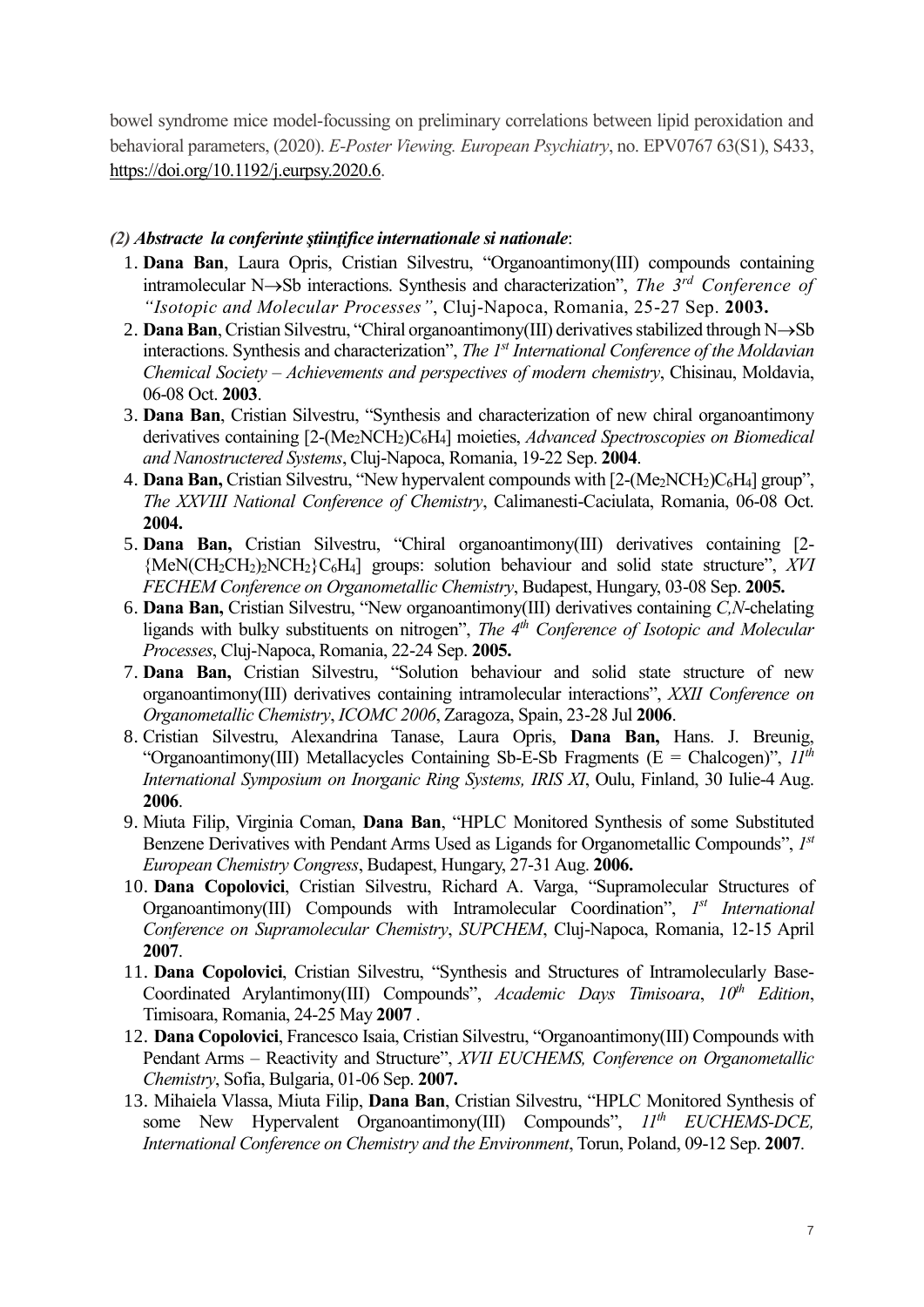- 14. **Dana Maria Copolovici**, 30th European Peptide Symposium, Helsinki, Finland, 31 Aug-5 Sep. **2008**.
- 15. Kent Langel, Staffan Lindberg, **Dana Copolovici**, Piret Arukuusk, Rannar Sillard and Űlo Langel, "Novel fatty acid modifications of transportan 10", *Peptide Vectors and Therapeutics*, Tallinn, Estonia, 19-21 May **2011**.
- 16. Nikita Oskolkov, Piret Arukuusk, Helerin Margus, **Dana-Maria Copolovici**, Kärt Padari, Margus Pooga, Ülo Langel, "Novel phosphorylated transfection vectors, NickFects", *Peptide Vectors and Therapeutics*, Tallinn, Estonia, 19-21 May **2011**.
- 17. **Dana Maria Copolovici**, Nikita Oskolkov, Piret Arukuusk, and Ülo Langel, "Kinetic studies and influence of phosphatase inhibitors on delivery of oligonucletides by phosphopeptides (NickFects)", *Peptide Vectors and Therapeutics*, Tallinn, Estonia, 19-21 May **2011**.
- 18. Julia Suhorutšenko, Nikita Oskolkov, Piret Arukuusk, Elo Eriste, Kaido Kurrikoff, **Dana Maria Copolovici** and Ülo Langel, "C-terminal p53 cell-penetrating analogue induces apoptosis in human cancer cells", *Peptide Vectors and Therapeutics*, Tallinn, Estonia, 19-21 May **2011**.
- 19. Piret Arukuusk, Ly Pärnaste, Nikita Oskolkov, **Dana-Maria Copolovici**, Helerin Margus, Kärt Padari, Margus Pooga, and Ülo Langel, "Highly efficient and non-toxic transfection reagent for nucleic acids intracellular delivery - NickFect51." *Peptide Therapeutics Conference*, Lanzarote, Spania, 12-16 Feb. **2012**.
- 20. Julia Suhorutšenko*,* Elo Eriste, Kaido Kurrikoff, Nikita Oskolkov, **Dana-Maria Copolovici**, Sarah Jones, Pirjo Laakkonen, John Howl, Ülo Langel, "Peptide-based glioma-specific drug delivery vector", *Peptide Therapeutics Conference*, Lanzarote, Spania, 12-16 Feb. **2012.**
- 21. **Dana Maria Copolovici**, Cecilia Sirghie, Alexandru Botar, Ioan Vifor Istoc, Mihaela Dochia, "Atomic Force Microscopy and Confocal RAMAN Spectroscopy: Tools in Applied Technologies", International Symposium Research and Education in Innovation Era, 4th Edition, Arad, Romania, 3-4 Nov. **2012**,
- 22. **Dana-Maria Copolovici,** Julia Suhorutsenko, Nikita Oskolkov, Elo Eriste, Kaido Kurrikiff, and Ülo Langel, "Cell-Penetrating Peptides: From Design to *in vitro and in vivo* Applications" International Symposium Research and Education in Innovation Era, 4th Edition, Arad, Romania 3-4 Nov. **2012**.
- 23. Product presentation at Târgul Regional de Inovare "InnoMatch", 3-4 Aprilie **2013** Arad International. Special mention no. 1 Universităţii "Aurel Vlaicu" din Arad pentru procedeul de albire a pulpei de celuloză obţinută din fibre naturale celulozice sau materiale celulozice, prin oxidare catalitică cu polioxometalaţi, presented by Dr. Dana Copolovici.
- 24. **Dana-Maria Copolovici**, Cecilia Sîrghie, "Atomic Force Microscopy and RAMAN Spectroscopy: Tools in Applied Technologies", A 13-a Ediţie a Zilelor Academice Timişene, Timişoara, Romania, 13-14 June **2013**.
- 25. **Dana-Maria Copolovici, "**Cell-penetrating peptides: from design to therapeutic applications", New Trends and Strategies in the Chemistry of advanced materials in biological systems, technique and environmental protection, Timişoara, Romania, 5-6 June **2014**.
- 26. **Dana Maria Copolovici**, Andreea Ioana Pag, Felicia Dragan, Lucian Copolovici, "Chemical Analysis of *Sambucus ebulus* L*.* Extracts", 10th Edition of Environmental Legislation Safety Engineering and Disaster Management (ELSEDIMA), Cluj-Napoca, Romania, 18-19 Sep. **2014**.
- 27. **Dana Maria Copolovici**, Felicia Dragan, Cecilia Sirghie, "Structural and Morphological Investigation of Commercially Available Cosmetic Paper Containing Products", A XXXIII-a Conferinta Nationala de Chimie, Caciulata, Romania, 01-03 Oct. **2014**.
- 28. Alina Popescu, Cecilia Sirghie, Mihaela Dochia, **Dana Maria Copolovici**, Laura Chirila, "Aspects Regarding Natural Dyeing of Enzimatically Pre-treated Cellulosic Blended Yarns", The 5<sup>th</sup> International Conference on Advanced Materials and Systems, Bucuresti, Romania, 23-25 Oct. **2014**.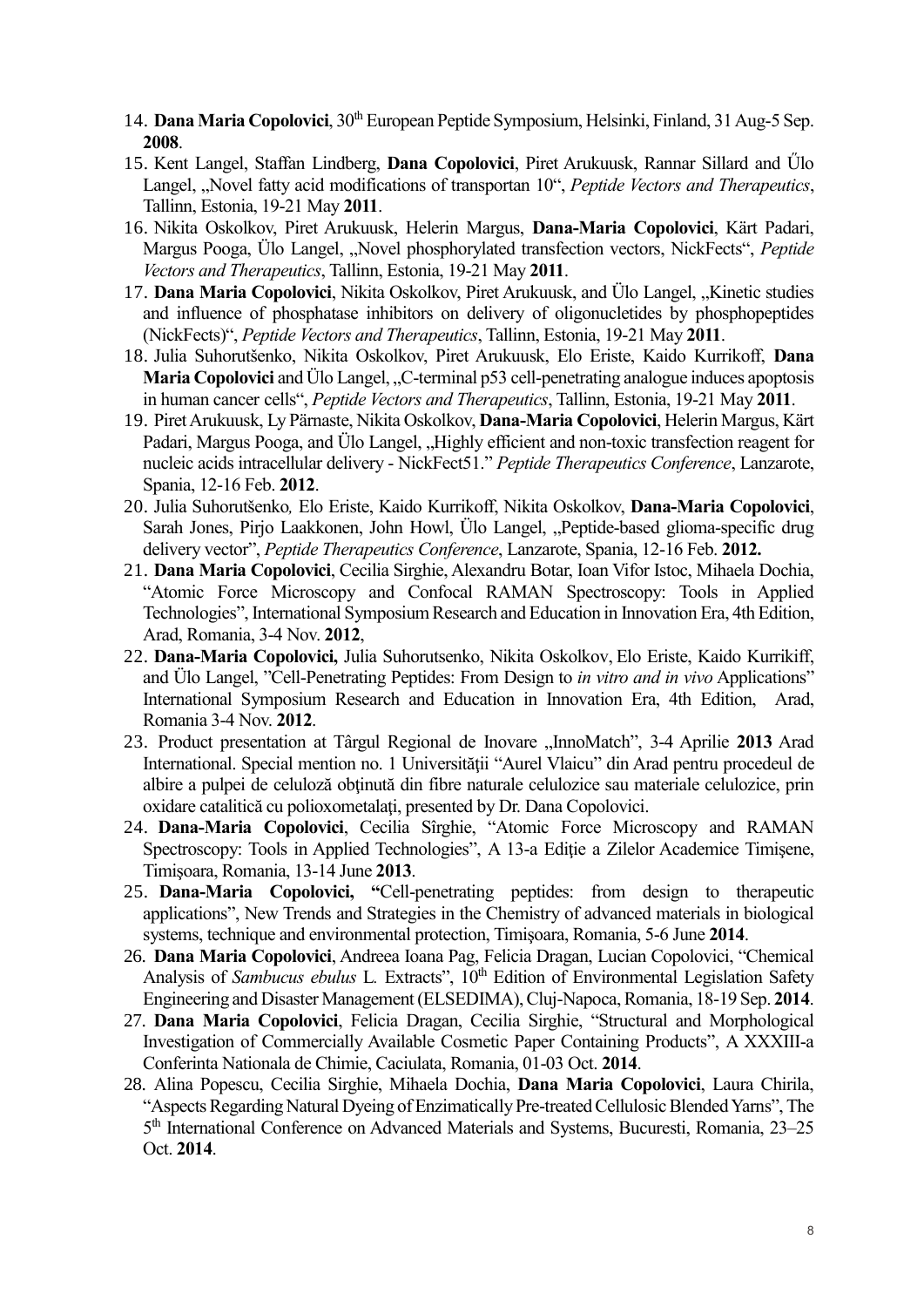- 29. **Dana Maria Copolovici, "Therapeutic Applications of Cell-Penetrating Peptides", 5<sup>th</sup>** International U.A.B.-B.EN.A. Conference Environmental Engineering and Sustainable Development, Alba Iulia, Romania, 28-30 May, **2015**.
- 30. **Dana Maria Copolovici**, **"**Cell-Penetrating Peptides: Versatile Vectors of Therapeutics", The 8 th Edition of symposium with international participation "New trends and strategies in the chemistry of advanced materials with relevance in biological systems, technique and environmental protection", 04-05 June, **2015**, Timisoara, Romania.
- 31. **Dana Maria Copolovici**, "Focus on Cell-Penetrating Peptides and their Therapeutic Applications", RSBMB Anniversary Conference 25 years of promoting molecular life sciences, Bucuresti, Romania, 17-18 Sep. **2015**,
- 32. Simona Gavrilaş, Dorina R. Chambre, **Dana M. Copolovici**, Michaela D. Stӑnescu, "Nonisothermal degradation of Trametes pubescens laccase immobilized on PVA cryogel carrier", 25th Symposium on Thermal Analysis and Calorimetry, 15 April **2016**.
- 33. **Dana Maria Copolovici**, **"**Cell-Penetrating Peptides for Personalized Medicine", "Diaspora în cercetarea științifică și învățământul superior din România – Diaspora și prietenii săi 2016", Timisoara, Romania, 25-28 April **2016**.
- 34. Dennis N. Iosif, Lucian Copolovici, **Dana M. Copolovici**, "Anthropogenic Aromatic Hydrocarbons in Arad Atmosphere", 11<sup>th</sup> International Conference on "Environmental Legislation, Safety Engineering and Disaster Management" ELSEDIMA 2016, Cluj-Napoca, Romania, 26-28 May **2016**,
- 35. **Dana M. Copolovici**, Lucian Copolovici, "Volatile Organic Compounds Emission from Cars Indoor and Their Implication to Human Health", 11<sup>th</sup> International Conference on "Environmental Legislation, Safety Engineering and Disaster Management" ELSEDIMA 2016, Cluj-Napoca, Romania, 26-28 May **2016**.
- 36. Claudia A. Mot, **Dana Copolovici**, Emilian Madosa, Ghiocel Mot, Lucian Copolovici "The chemical composition and pharmaceutical usage of Hawthorn (*Crataegus monogyna* L.) extracts", European Biotechnology Conference, 05-07 May **2016**, Latvia: *Journal of Biotechnology*, Vol. 231, Suplement, 10 August **2016**, Pag. S59.
- 37. **Dana M. Copolovici**, Dana Radu, Georgeta Pop, Lucian Copolovici, "Chemical Analysis and Antimicrobial Activity of *Lavandula Officinalis* L. Essential Oils," The International Conference Agriculture for Life, Life for Agriculture, Bucharest, Romania, 09-11 June **2016**.
- 38. Denissa A. Pop, Alina Ban, Lucian Copolovici, **Dana Copolovici,** Chemical Analysis of Italian and Portuguese Cheese, XXXIV Edition of National Conference of Chemistry, Calimanesti-Caciulata, Romania, 04-07 Oct. **2016**.
- 39. Mihaela Dochia, Simona Gavrilas, Monica Pustianu, Daniel Tomescu, Cecilia Sirghie, **Dana M. Copolovici**, "Determination of the Residual Pectin from a Bioscoured Flax/Cotton Fabric Using Ruthenium Red Method", International Symposium Research and Education in Innovation Era, 6th Edition, Arad, Romania, 8-10 Dec. **2016**.
- 40. Dennis N. Iosif, Lucian Copolovici, **Dana M. Copolovici**, "Determination of Atmospheric Pollutants in Arad City", International Symposium Research and Education in Innovation Era, 6th Edition, Arad, Romania, 8-10 Dec. **2016**.
- 41. Denissa A. Pop, Alina Ban, Lucian Copolovici, **Dana Copolovici**, "Chromatographic Analysis of some Food Products", International Symposium Research and Education in Innovation Era, 6th Edition, Arad, Romania, 8-10 Dec. **2016**.
- 42. M. Dochia, S. Gavrilas, M. Pustianu, D. Tomescu, **D.M. Copolovici**, Comparative study regarding the influence of the complexing agents EDTA and sodium citrate on the 50% flax cotton fabrics during the bioscouring treatment, 16th International Multidisciplinary Scientific GeoConference SGEM 2016, SGEM Vienna GREEN Extended Scientific Session, **2016**.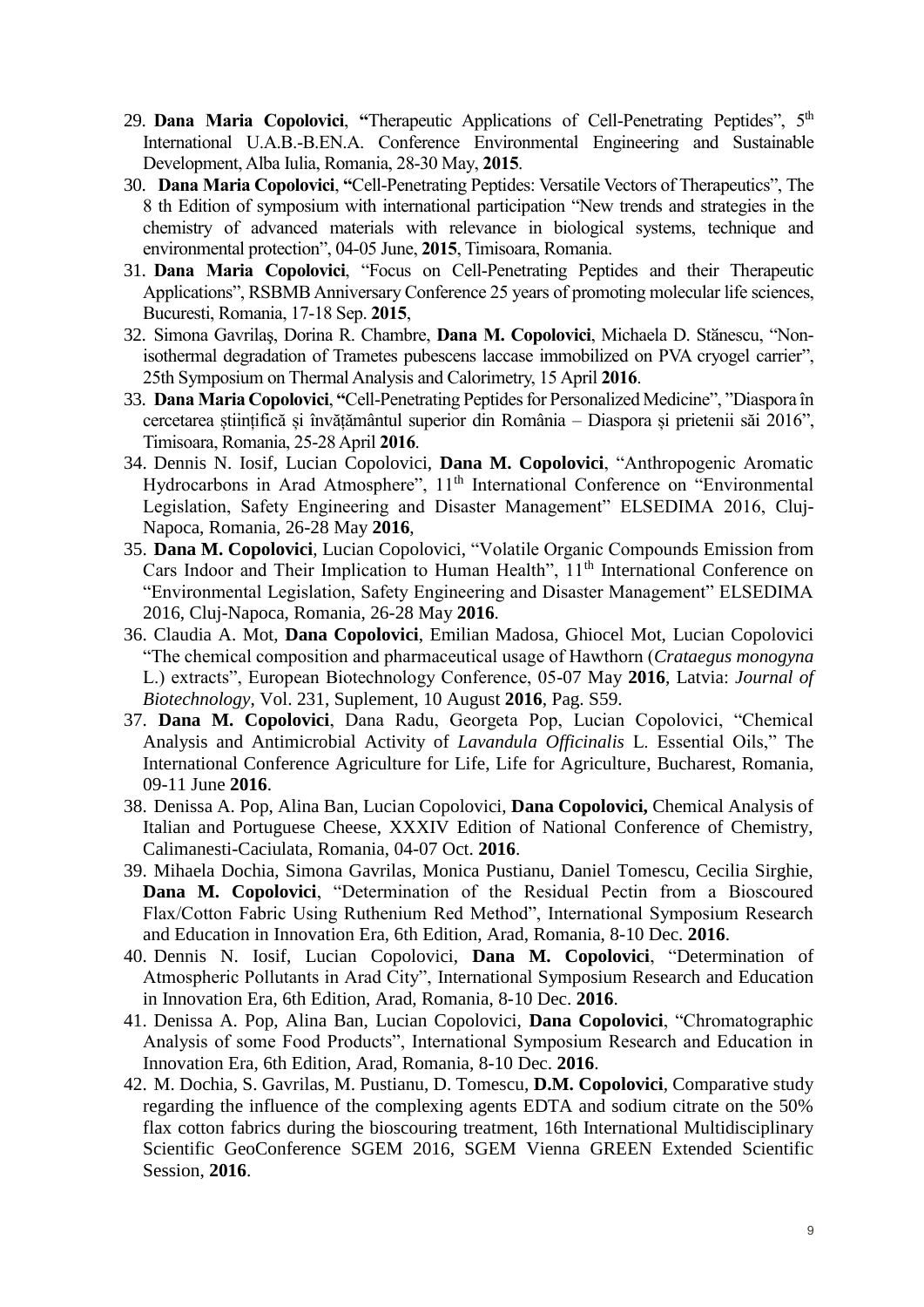- 43. Lucian Copolovici, Ioana Faur, Adelina Ban, **Dana Copolovici**, The influence of the acidic rain chemical composition on volatile organic compounds emission and photosynthetic parameters of the *Phaseolus vulgaris L.* plants, International U.A.B. – B.E.N.A. Conference Environmental Engineering and Sustainable Development, Alba Iulia, Romania, 26-27 May **2017**.
- 44. **Dana Copolovici**, Denissa A. Pop, Alina M. Ban, Lucian Copolovici, Variation of the chemical composition of diverse types of cheese, International U.A.B. – B.E.N.A. Conference Environmental Engineering and Sustainable Development, Alba Iulia, Romania, 26-27 May **2017**.
- 45. Cristian Moisa, Lucian Copolovici, Georgeta Pop, **Dana Copolovici**, An overview of the chemical composition and biological activity of volatile oil obtained from *Satureja montana* L., International U.A.B. – B.E.N.A. Conference Environmental Engineering and Sustainable Development, Alba Iulia, Romania, 26-27 May **2017**.
- 46. Andreea I. Lupitu, Lucian Copolovici, Georgeta Pop, **Dana Copolovici, "**Chromatographic analyses of essential oils obtained from different plant species cultivated in Romania", 10th Edition of New Trends and Strategies in the Chemistry of advanced materials in biological systems, technique and environmental protection, Timişoara, Romania, 8-9 June **2017**.
- 47. Dennis N. Iosif, Lucian Copolovici, **Dana M. Copolovici**, "Determination of BTEX in urban area of Arad, Romania", The International Conference Agriculture for Life, Life for Agriculture, Bucharest, Romania, 08-10 June **2017**.
- 48. **Dana M. Copolovici**, Daniana E. Vasiliu, Lucian Copolovici, "Determination of chemical composition of some Romanian sausages", The International Conference Agriculture for Life, Life for Agriculture, Bucharest, Romania, 08-10 June **2017**.
- 49. Cristian Moisa,Lucian Copolovici, Georgeta Pop, Dana Copolovici, "Dry and fresh herba of *Satureja montana* L.: a comparative study regarding chemical composition and antioxidant capacity of volatile oils", The International Conference Agriculture for Life, Life for Agriculture, Bucharest, Romania, 08-10 June **2017**.
- 50. Lucian Copolovici, Adelina Ban, Ioana Faur, Dana Copolovici, "The influence of simulated acidic rain on plants volatile organic compounds emission and photosynthetic parameters", The International Conference Agriculture for Life, Life for Agriculture, Bucharest, Romania, 08-10 Iunie **2017** (prezentare orală).
- 51. Monica Taschina, Daniela Timis, Lucian Copolovici, **Dana Copolovici**, The influence of antipyretic drugs on physiological parameters and volatile organic compounds emission from plants The International Conference Agriculture for Life, Life for Agriculture, Bucharest, Romania, 08-10 Iunie **2017** (poster).
- 52. M. Dochia, M. Pustianu, S. Gavrilaș; D. Tomescu, **D.M. Copolovici**, Study of the ultrasound efficiency on bioscouring treatment of hemp - cotton fabrics, Conference Proceedings of 17th International Multidisciplinary Scientific Geoconference SGEM **2017**.
- 53. Lucian Copolovici, Ioana Faur, Adelina Ban, **Dana Copolovici**, The influence of acidic rain pH and composition of plants secondary metabolites, The 16<sup>th</sup> International Symposium "Prospects for the 3rd Millennium Agriculture", Cluj-Napoca, Romania, 28– 30 Sept. **2017**.
- 54. Anca Mot, Andreea Lupitu, Lucian Copolovici, **Dana Copolovici**, Composition, antioxidant and total phenolic content analisys of extracts obtained from (*Tanacetum vulgare L*.) cultivated in Romania, The 16<sup>th</sup> International Symposium "Prospects for the 3rd Millennium Agriculture", Cluj-Napoca, Romania, 28– 30 Sept. **2017**.
- 55. **D.M. Copolovici**, L. Lazăr, D.A Pop, A.M. Ban and L. Copolovici, Chemical composition of semi-soft, semi-hard and hard types of cheeses, The 16<sup>th</sup> International Symposium "Prospects for the 3rd Millennium Agriculture", Cluj-Napoca, Romania, 28– 30 Sept. **2017**.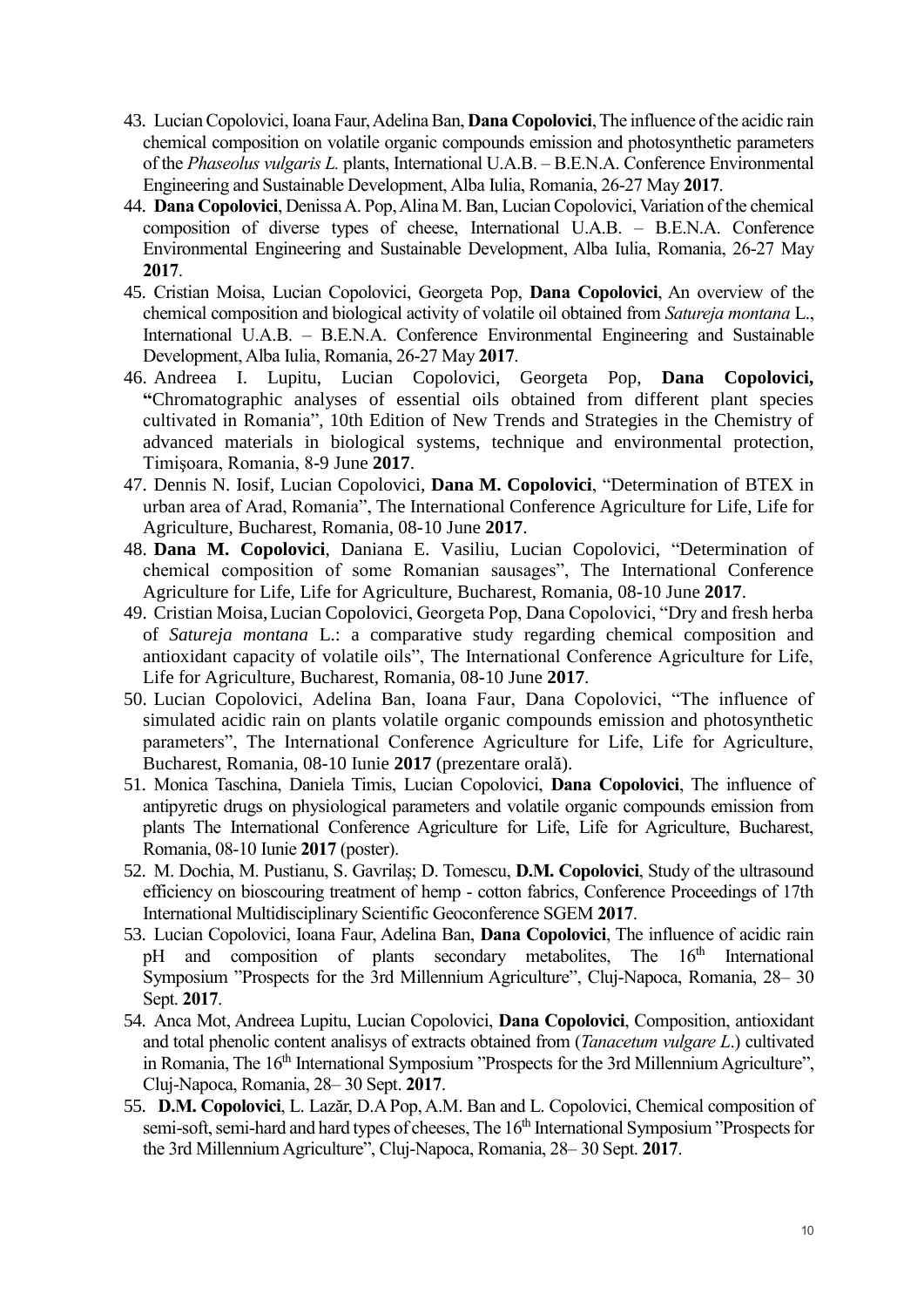- 56. Corina Popitanu, Dennis N. Iosif, Lucian Copolovici, **Dana Copolovici**, "Baking" pollutants in atmosphere identified nearby us, *7 th International Symposium Research and Education in Innovation Era*, Arad, Romania, 17-19 May **2018**.
- 57. Monica Taschina, **Dana Copolovici**, Lucian Copolovici, The influence of ketoprofen on *Phaseolus vulgaris* L. plants, *7 th International Symposium Research and Education in Innovation Era*, Arad, Romania, 17-19 May **2018**.
- 58. Andreea Lupitu, Cristian Moisa, **Dana Copolovici**, Lucian Copolovici, Determination of phenolic compounds by UHPLC from different plant sources, *7 th International Symposium Research and Education in Innovation Era*, Arad, Romania, 17-19 May **2018**.
- 59. Andreea Lupitu, Cristian Moisa, **Dana Copolovici**, Lucian Copolovici, Secondary metabolites from medicinal and aromatic plants – diversity and applications, *7 th International Symposium Research and Education in Innovation Era*, Arad, Romania, 17-19 May **2018**.
- 60. Adriana Csakvari, Andreea Lupitu, Lucian Copolovici, **Dana Copolovici**, Chemical profiles of different plant extracts determined by chromatographic methods, *7 th International Symposium Research and Education in Innovation Era*, Arad, Romania, 17-19 May **2018**.
- 61. Lucian Copolovici, **Dana Copolovici**, Andreea Lupitu, Volatile organic compounds emission from plants under climate change pression, *7 th International Symposium Research and Education in Innovation Era*, Arad, Romania, 17-19 May **2018**.
- 62. Lucian Copolovici, **Dana Copolovici**, The influence of climate change on volatile organic compounds emission from plants, *Agriculture for Life, Life for Agriculture*, Bucharest, Romania, 9–11 June **2018**.
- 63. Dana Copolovici, Loredana Lazar, Denissa Pop, Alina Ban, Lucian Copolovici, Profiles of fatty acids and volatile compounds evaluated from different types of cheeses, *Agriculture for Life, Life for Agriculture*, Bucharest, Romania, 9–11 June **2018**.
- 64. Andreea Lupitu, Daniel Tomescu, Claudia Anca Mot, Cristian Moisa, **Dana Maria Copolovici**, Lucian Copolovici, Variation in phenolic content and antioxidant activity of different plant parts of *Primula veris*, *Agriculture for Life, Life for Agriculture*, Bucharest, Romania, 9–11 June **2018** (Best poster award).
- 65. Cristian Moisa, Lucian Copolovici, Andreea Lupitu, Georgeta Pop, Virgiliu Ciutina, **Dana Maria Copolovici**, Essential oil composition, total phenolic content, and antioxidant activity determined from leaves, flowers and stems of *Origanum vulgare* L. var. *aureum*, *Agriculture for Life, Life for Agriculture*, Bucharest, Romania, 9–11 June **2018** (Best poster award).
- 66. **Dana Copolovici**, Andreea Lupitu, Cristian Moisa, Nicoleta Mihoc, Lucian Copolovici, Chemical characterizarion, biological activity, and applications of essential oils, *11th Edition of New Trends and Strategies in the Chemistry of advanced materials in biological systems, technique and environmental protection*, Timişoara, Romania, 28-29 Iunie **2018**.
- 67. **Dana Maria Copolovici,** Smart products to penetrate the hard to transfect cells, *The Annual International Conference of the RSBMB*, Bucharest, Romania, 5-7 Sept., 2018.
- 68. Lucian Copolovici, **Dana Copolovici**, Andreea Lupitu, Georgeta Pop, Cristian Moisa, The versatility components of essential oils, *The Annual International Conference of the RSBMB*, Bucuresti, Romania, 5-7 Sept. **2018**.
- 69. Cristian Moisa, Andreea I. Lupitu, Dana Maria Copolovici, Lucian Copolovici, The influence of phenological stages on the secondary metabolites from thyme and oregano, *The 17th International Symposium Prospects for 3rd Millennium Agriculture*, Cluj-Napoca, Romania.27th – 29th Sep. **2018**.
- 70. Lucian Copolovici, **Dana Copolovici**, Andreea Lupitu, Cristian Moisa, Volatile organic compounds emission from plants under different abiotic stresses, *The 17th International Symposium Prospects for 3rd Millennium Agriculture*, Cluj-Napoca, Romania, 27th – 29th Sep. **2018**.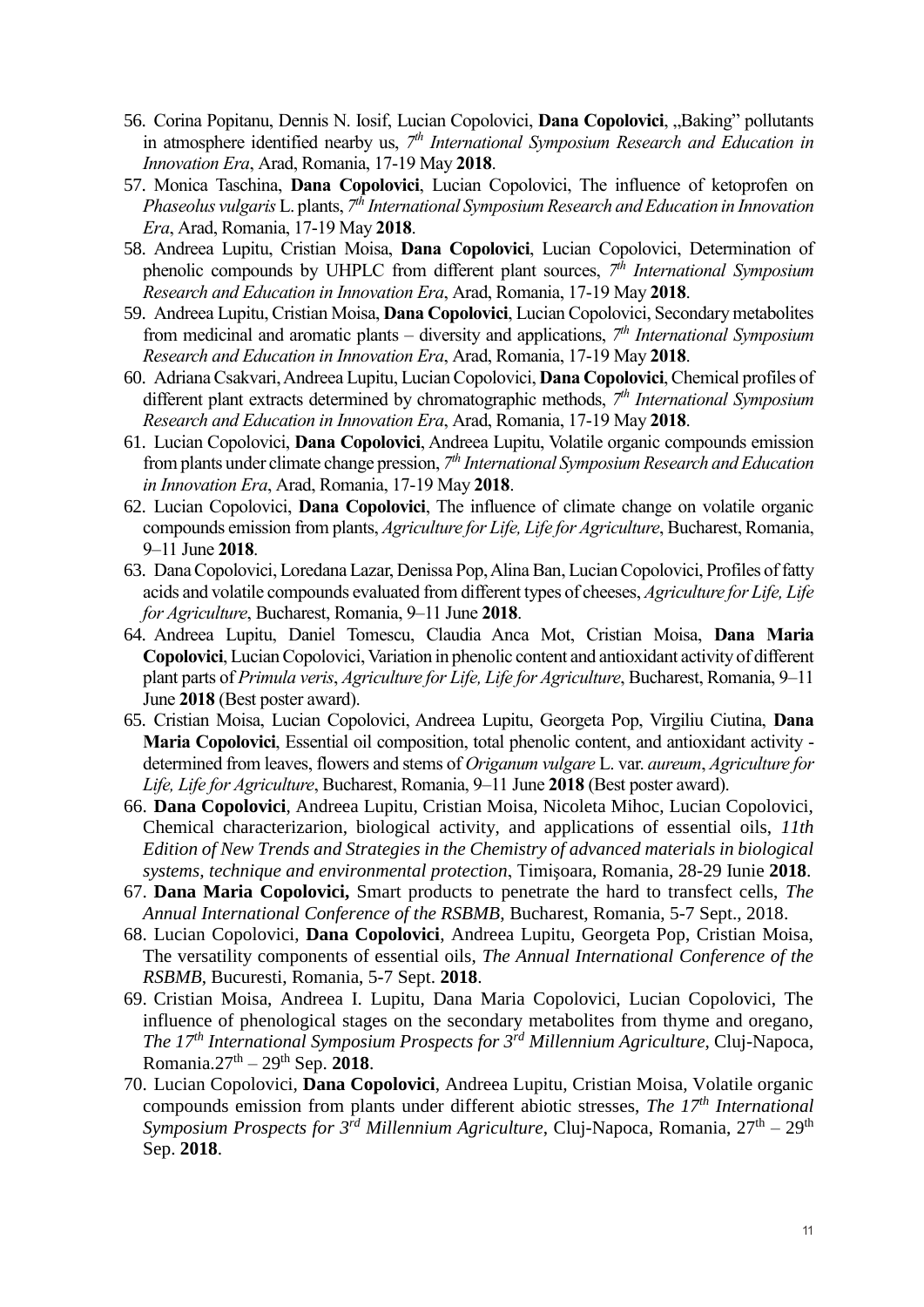- 71. **Dana Maria Copolovici**, Dorina Chambre, Diana Nicoleta Raba, Ionela Alina Ciurel, Camelia Moldovan, Lucian Octav Copolovici, Studies regarding the composition and thermo-oxidative stability of the oil extracted from arabica coffee beans at different temperatures, *The 17th International Symposium Prospects for 3rd Millennium Agriculture*, Cluj-Napoca, Romania, 27th – 29th Sep. **2018**.
- 72. Andreea I. Lupitu, Cristi Moisa, **Dana Maria Copolovici**, Lucian Copolovici, Fatty acids composition of different cold pressed oils, *The 17th International Symposium Prospects for 3 rd Millennium Agriculture*, 27th – 29th September, 2018, Cluj-Napoca, Romania.
- 73. **Dana Copolovici**, Cristian Moisa, Andreea Pag, Smeurica Schitea, Nicoleta Mihoc, Lucian Copolovici, Essential oils and their applications, *A XXXV-A Conferinta Nationala de Chimie,* 2-5 Octombrie 2018, Calimanesti-Caciulata, Romania.
- 74. Lucian Copolovici, Andreea Pag, Monica Taschina, Cristian Moisa, **Dana Copolovici**, The effects of different pollutants on plants and ecosystems, *A XXXV-A Conferinta Nationala de Chimie,* Calimanesti-Caciulata, Romania, 2-5 Oct. **2018**.
- 75. Andreea Lupitu, Cristi Moisa, **Dana Maria Copolovici**, Lucian Copolovici, Determination of fatty acids contents from different cold pressed oils, *A XXXV-A Conferinta Nationala de Chimie,* Calimanesti-Caciulata, Romania, 2-5 Oct. **2018**.
- 76. Cristian Moisa, Lucian Copolovici, Georgeta Pop, Andreea Pag, **Dana Copolovici**, Changes in the chemical composition of some essential oils from lamiaceae family during different phenologial stages, *A XXXV-A Conferinta Nationala de Chimie,* Calimanesti-Caciulata, Romania, 2-5 Oct. **2018**.
- 77. Lucian Copolovici, Andreea Lupitu, Cristi Moisa, **Dana Maria Copolovici**, Biogenic Volatile Organic Compounds Measurement Techniques - from Leaf to Canopy Level, *4 th International Conference on Chemical Engineering*, Iași, Romania, 31 Oct.– 02 Nov. **2018**.
- 78. **Dana Maria Copolovici**, Dennis Iosif, Corina Popintanu, Lucian Copolovici, Investigating the Air Quality We Breath in Romania, *4 th International Conference on Chemical Engineering*, Iași, Romania, 31 Oct.– 02 Nov. **2018**.
- 79. Roxana Cojocariu, Radu Lefter, Alin Ciobica, **Dana Copolovici**, Lucian Copolovici, Simona Copaci, Stefana Jurcoane, Preliminary data on some facilitatory effects of *Camelina* extracts on two different mice model of irritable bowel syndrome on mice, *Conferinţa ştiinţifică a academiei oamenilor de ştiinţă din românia*, Bucureşti, Romania, 4-6 April **2019**.
- 80. **Dana Copolovici**, Andreea Lupitu, Cristian Moisa, Dana Mot, Silvia Mot, Adina Maria Bodescu, Lucian Copolovici, Essential Oils: Background and Uses, *8 th International Symposium Research and Education in Innovation Era*, Arad, Romania, May 23-25, **2019**.
- 81. Florentina-Daniela Munteanu, Simona Gavrilaș, Lucian Copolovici, Andrea-Raluca Sărsan, **Dana-Maria Copolovici**, New And Traditional Methods Used for Keratin Extraction from Wool Fibers, 8<sup>th</sup> International Symposium Research and Education in *Innovation Era*, Arad, Romania, May 23-25, **2019**.
- 82. Lucian Copolovici, Florentina Munteanu, Cristian Moisa, **Dana Copolovici**, Volatile Organic Compounds Emission - An Innovative Tool for Plants Stress and Food Characterization, Arad, Romania, *8 th International Symposium Research and Education in Innovation Era*, Arad, Romania, May 23-25, **2019**.
- 83. Simona Gavrilaș, Andrea-Raluca Sărsan, Mihaela Dochia, Lucian Copolovici, **Dana-Maria Copolovici**, Loredana-Nicoleta Lazăr, Florentina-Daniela Munteanu, Natural Dyes Extracted From Food By-Products With Applications for Natural Fiber Dyeing, Arad, Romania, *8 th International Symposium Research and Education in Innovation Era*, Arad, Romania, May 23-25, **2019**.
- 84. Cristian Moisa, Lucian Copolovici, Georgeta Pop, Andreea Pag, Zina Moisa, **Dana Copolovici**, The Phenological Stages Influnece Against the Chemical Composition of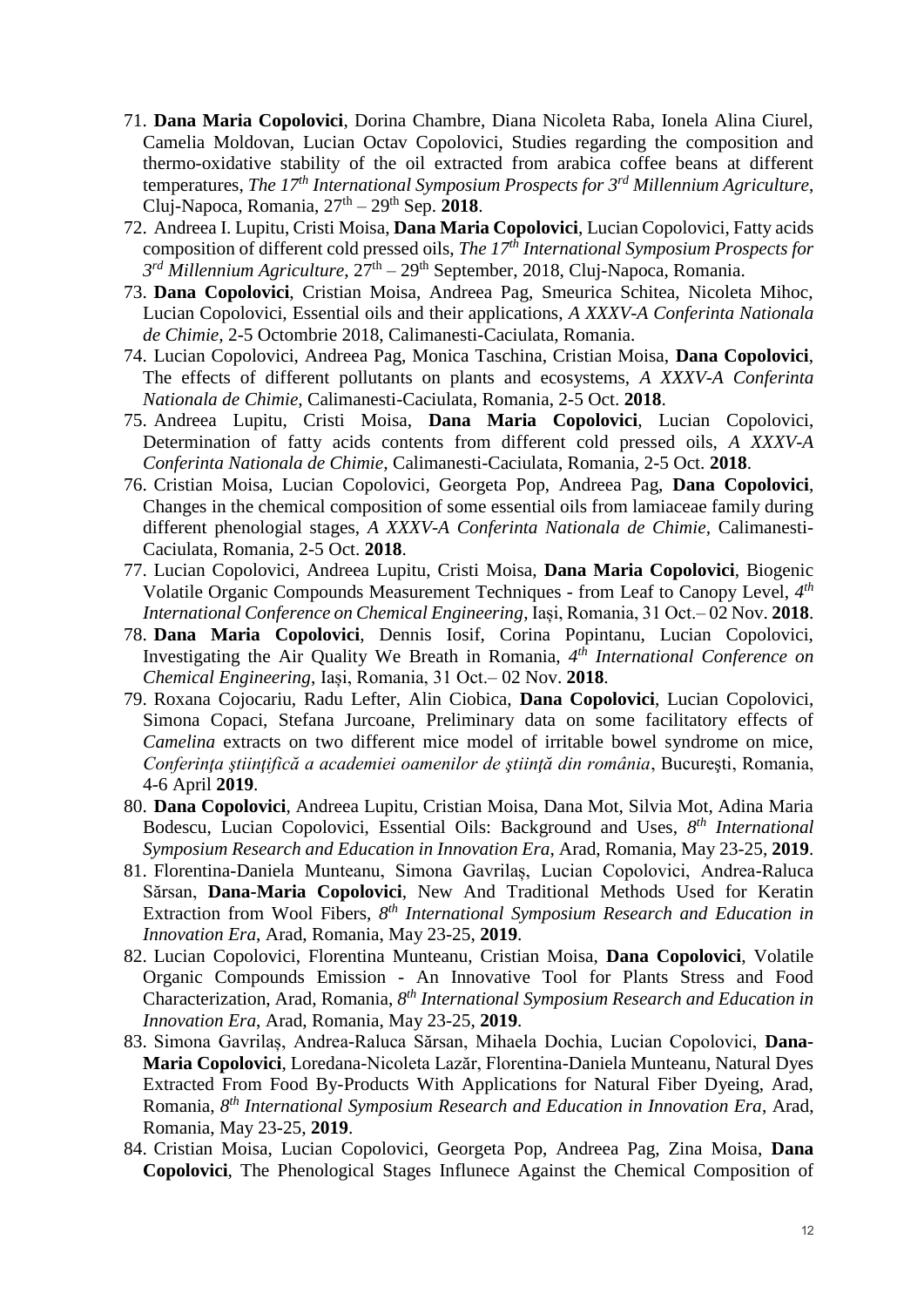Some Essential Oils Belonging to the Lamiaceae Family, Arad, Romania, *8 th International Symposium Research and Education in Innovation Era*, Arad, Romania, May 23-25, **2019**.

- 85. Andreea Lupitu, Cristian Moisă, Adrian Riviș, **Dana Copolovici**, Lucian Copolovici, Plant Extracts For Human Health, Arad, Romania, *8 th International Symposium Research and Education in Innovation Era*, Arad, Romania, May 23-25, **2019**.
- 86. Cristian Moisă, Andreea Lupitu, Lucian Copolovici, **Dana Copolovici**, Loredana Lazăr, Essential Oils and Phenolic Compounds, Bio-Sources and Their Applications, 2<sup>nd</sup> *ICGEB Workshop "Modern Biotechnological Advances for Human Health – BAHH*, Bucharest, Romania, May 28-31, **2019**.
- 87. Lucian Copolovici, Cristian Moisă, Andreea Lupitu, **Dana Copolovici**, The Implication of Plant Extracts in Human Health, *2 nd ICGEB Workshop "Modern Biotechnological Advances for Human Health – BAHH*, Bucharest, Romania, May 28-31, **2019**.
- 88. **Dana Copolovici**, Cell-penetrating peptides for human health, *2 nd ICGEB Workshop "Modern Biotechnological Advances for Human Health – BAHH*, Bucharest, Romania, May 28-31, **2019**.
- 89. Florentina-Daniela Munteanu, Lucian Copolovici, Simona Gavrilaș, Andrea-Raluca Sărsan, Loredana-Nicoleta Lazăr, Cristian Moisa, Dorina Chambre, **Dana-Maria Copolovici**, New approaches for keratin extraction from sheep's wool, *2 nd ICGEB Workshop "Modern Biotechnological Advances for Human Health – BAHH*, Bucharest, Romania, May 28-31, **2019**.
- 90. Lucian Copolovici, Cristian Moisa, Andreea Lupitu, **Dana Copolovici**, The Influence Of Drought And Flooding Induced By Climate Changes On Plants Development, *Agriculture for Life, Life for Agriculture*, Bucharest, Romania June 6 - 8, **2019**.
- 91. Ramona Lile, Lucian Copolovici, Claudia Mureşan, Sergiu Palcu, Monica Lungu, Andreea Lupitu, Cristian Moisa, **Dana Copolovici**, New Method For Brandy Distillation From Different Fruits, *Agriculture for Life, Life for Agriculture*, Bucharest, Romania June 6 - 8, **2019**.
- 92. Cristian Moisa, Lucian Copolovici, Andreea Lupitu, **Dana Copolovici**, Influnece of Phenological Stages on The Chemical Composition of Several Essential Oils Belonging to the *Lamiaceae* Family, *Agriculture for Life, Life for Agriculture*, Bucharest, Romania June 6 - 8, **2019**.
- 93. **Dana Copolovici**, Cristian Moisa, Andreea Lupitu, Smeurica Schitea, Dana Mot, Silvia Mot, Lucian Copolovici, Composition And Properties Of Some Essential Oils Obtained In Romania, *Agriculture for Life, Life for Agriculture*, Bucharest, Romania June 6 - 8, **2019**.
- 94. Andreea I. Lupitu, Cristian Moisa, Adrian Rivis, **Dana Maria Copolovici**, Lucian Copolovici, Fatty Acids Methyl esthers and Phenolic Compounds Determined from Different Cold Pressed Oils, *11th Edition of New Trends and Strategies in the Chemistry of advanced materials in biological systems, technique and environmental protection*, Timişoara, Romania, June 6 - 7, **2019**.
- 95. **Dana Copolovici**, Ioana Moldovan, Iulia Timofte, Carmen Popa, Andreea Lupitu, Cristian Moisa, Dorina Chambre, Marilena Maereanu, Lucian Copolovici, Exploring the physico-chemical properties and antioxidant activity of fish by-products, *18th International Conferences for sustainable Development*, Cluj-Napoca, Romania, Sept. 26- 28, **2019**.
- 96. Lucian Copolovici, Andreea Lupitu, Cristian Moisa, **Dana Copolovici**, Volatile organic compounds: from plants signalling to food fragrance, *18th International Conferences for sustainable Development*, Cluj-Napoca, Romania, Sept. 26-28, **2019**.
- 97. Andreea Lupitu, Ramona Lile, Cristian Moisa, **Dana Copolovici**, Virgiliu Ciutina, Adrian Rivis, Lucian Copolovici, Analysis of grape-based spirits macerated with aromatic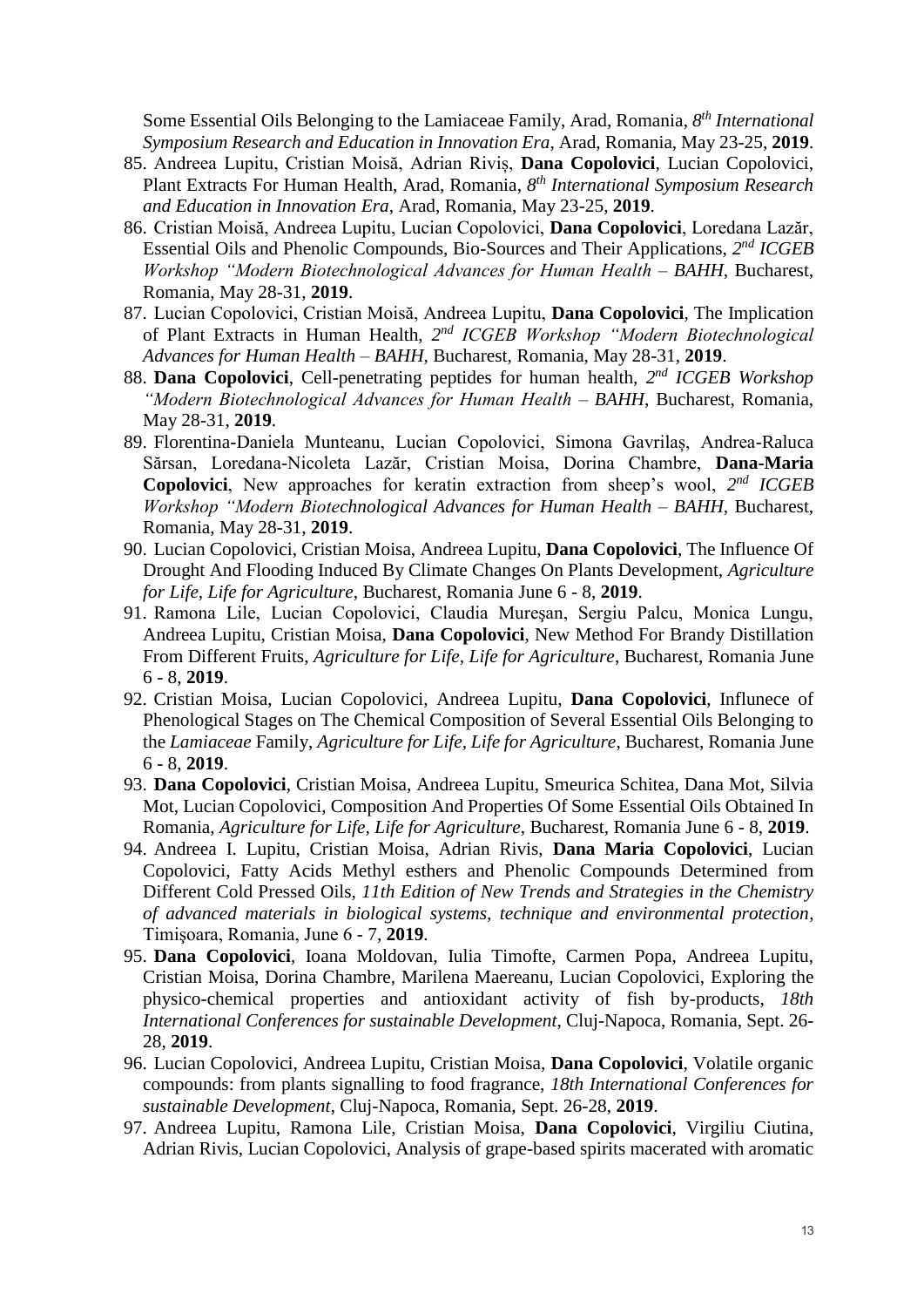plants, *18th International Conferences for sustainable Development*, Cluj-Napoca, Romania, Sept. 26-28, **2019**.

- 98. Cristian Moisa, Andreea Lupitu, **Dana Copolovici,** Lucian Copolovici, Aromatic plants – bio-resources of essential oils and phenolic compounds, *18th International Conferences for sustainable Development*, Cluj-Napoca, Romania, Sept. 26-28, **2019**.
- 99. Florentina-Daniela Munteanu, Simona Gavrilas, Raluca Sarsan, Loredana Lazar, Cristian Moisa, Dorina Chambre, **Dana Maria Copolovici**, Lucian Copolovici, Extraction method for keratin from sheep's wool, *18th International Conferences for sustainable Development*, Cluj-Napoca, Romania, Sept. 26-28, **2019**.
- 100. Lucian Copolovici, Adriana Csakvari, Leonard Olariu, Georgeta Pop, Dorina Chambre, **Dana Copolovici**, The characterisation of *Cannabis sativa* leaves extracts and their silver nanoparticles products for potential biological applications, *The Annual International Conference of the Romanian Society of Biochemistry and Molecular Biology*, Iasi, Romania, Sept. 26-27, **2019**.
- 101. Cristian Moisa, Florentina Munteanu, **Dana Copolovici**, Florin Oancea, Lucian Copolovici, The protective role of mushroom extracts against plants cold stress, *The Vth Edition of New Trends in Environmental and Materials Engineering*, Galati, Romania, 23th  $-25$ <sup>th</sup> October 2019.
- 102. **Dana Copolovici**, Corina Popitanu, Dennis Iosif, Andreea Lupitu, Cristian Moisa, Florentina Munteanu, Lucian Copolovici, Volatile organic compounds in urban atmosphere of Arad, Romania; *The Vth Edition of New Trends in Environmental and Materials Engineering*, Galati, Romania, 23th – 25<sup>th</sup> October 2019.
- 103. **Dana Copolovici**, Adriana Csakvari, Leonard Olariu, Cristian Moisa, Andreea Lupitu, Georgeta Pop, Dorina Chambre, Lucian Copolovici, Green synthesis of metal nanoparticles; *The XIIth edition Environment & Progress*, Cluj Napoca, Romania, 15 November **2019**.
- 104. Lucian Copolovici, Cristian Moisa, Andreea Lupitu, Gratiana Buda, Iuliana Patrui, **Dana Copolovici**, Effects of climate changes on plants secondary metabolites; *The XIIth edition Environment & Progress*, Cluj Napoca, Romania, 15 November **2019**.
- 105. Andreea Lupitu, Lucian Copolovici, Cristian Moisa, **Dana Copolovici**, Ramona Lile, The emission of particle matter and total volatile organic compounds from power stations and their impact to the environment; *The XIIth edition Environment & Progress*, 15 November 2019, Cluj Napoca, Romania, 15 November **2019**.
- 106. Cristian Moisa, Lucian Copolovici, Andreea Lupitu, **Dana Copolovici**, Post-distillation waste materials – green sources of biological active compounds; *The XIIth edition Environment & Progress*, Cluj Napoca, Romania, 15 November **2019**.
- 107. Monica Taschina, Lucian Copolovici, Andreea Lupitu, Cristian Moisa, **Dana Copolovici**, The influence of residual anti-inflamatory drugs on *Phaseolus vulgaris* L. plants; *The XIIth edition Environment & Progress*, Cluj Napoca, Romania, 15 November **2019**.
- 108. Daniela Ilie, Elena Daniela Anton, Rodica Tatia, **Dana Maria Copolovici**, Florentina Munteanu, Lucian Copolovici, Oana Craciunescu, Antioxidant and radioprotective activity of polyphenolic extracts of vegetable peels*, 21st Romanian International Conference on Chemistry and Chemical Engineering*, Constanta, Romania, 4-7 Sept, **2019**.
- 109. Lucian Copolovici, Andreea Lupitu, Cristian Moisa, Dana Copolovici, The volatile organic compounds emission from plants under biotic streses, *Agriculture for Life, Life for Agriculture*, Bucharest, Romania, June 4-6, **2020**.
- 110. Ramona Lile, Claudia Mureşan, Sergiu Palcu, Claudiu Ursachi, Florentina Munteanu, Dana Copolovici, Monica Lungu, Andreea Lupitu, Cristian Moisa, Lucian